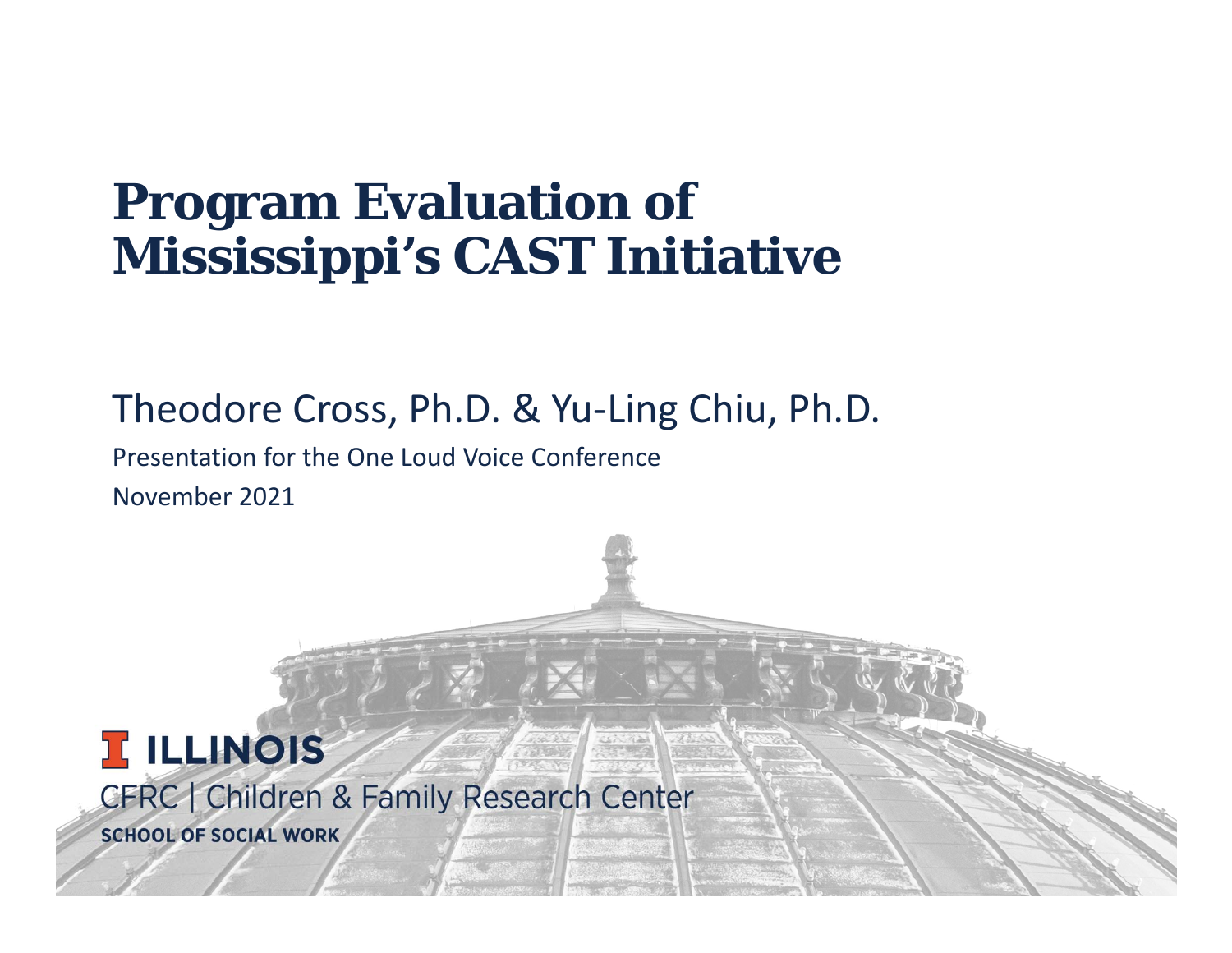# Child Advocacy Studies Training (CAST)

- National movement to improve the education of undergraduates and graduate students on child maltreatment
- Courses give young people the grounding needed to work in child protection and other children's services
- Some schools have…
	- CAST certificate programs ‐ multiple courses
	- CAST minor programs multiple courses and a capstone project
- Mississippi is pioneering the first statewide CAST initiative
	- Implemented CAST in more than a score of colleges and universities
	- Includes 2 year schools, 4 year schools, and graduate schools

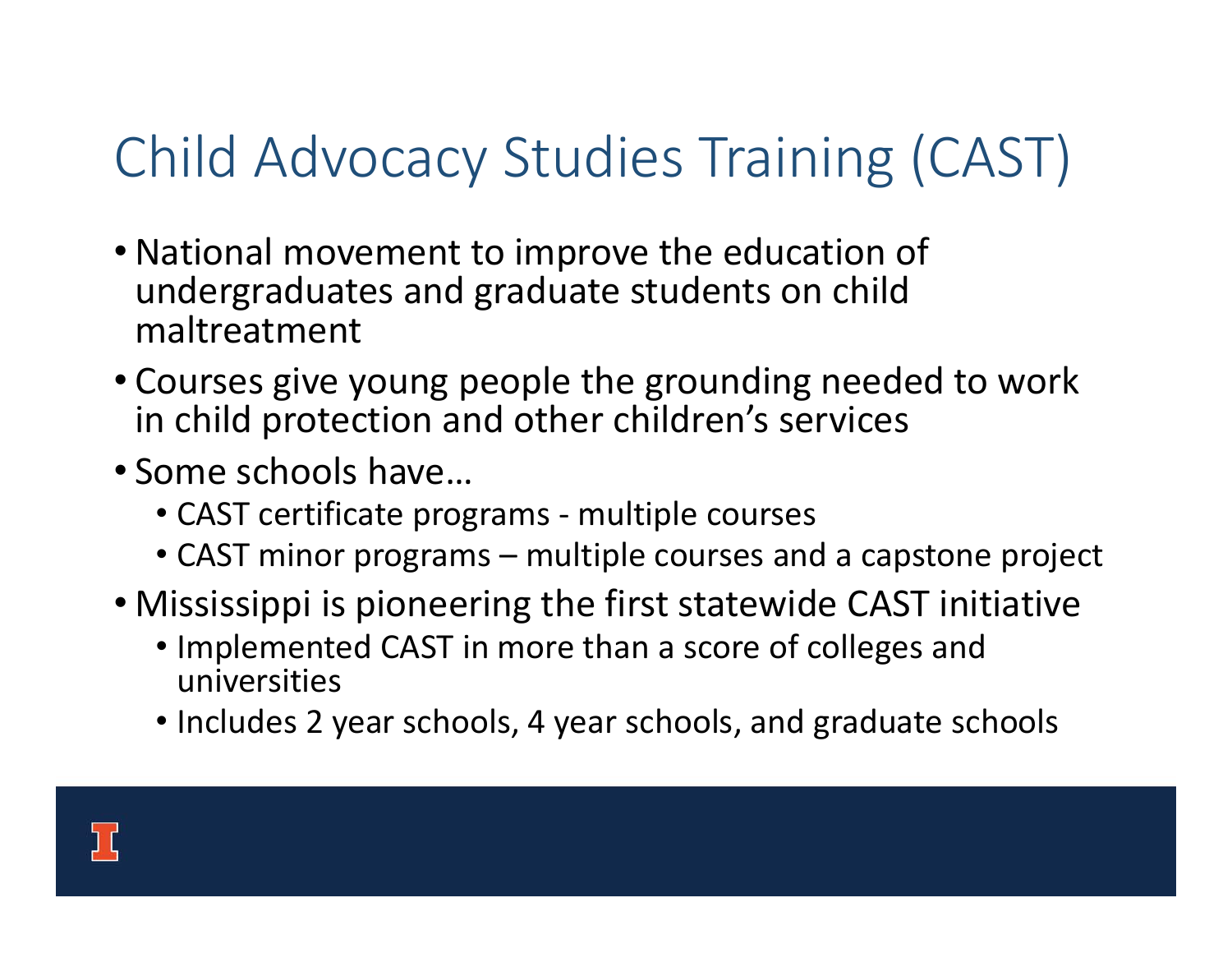# Program Evaluation of Mississippi's CAST Initiative

- Two year study of implementation and outcomes: 2019‐2021
- •Research team from the University of Illinois, supported by Children's Advocacy Centers ™ of **Mississippi**
- Evaluation questions
	- •How has CAST been implemented?
	- •What are the outcomes of CAST for students?

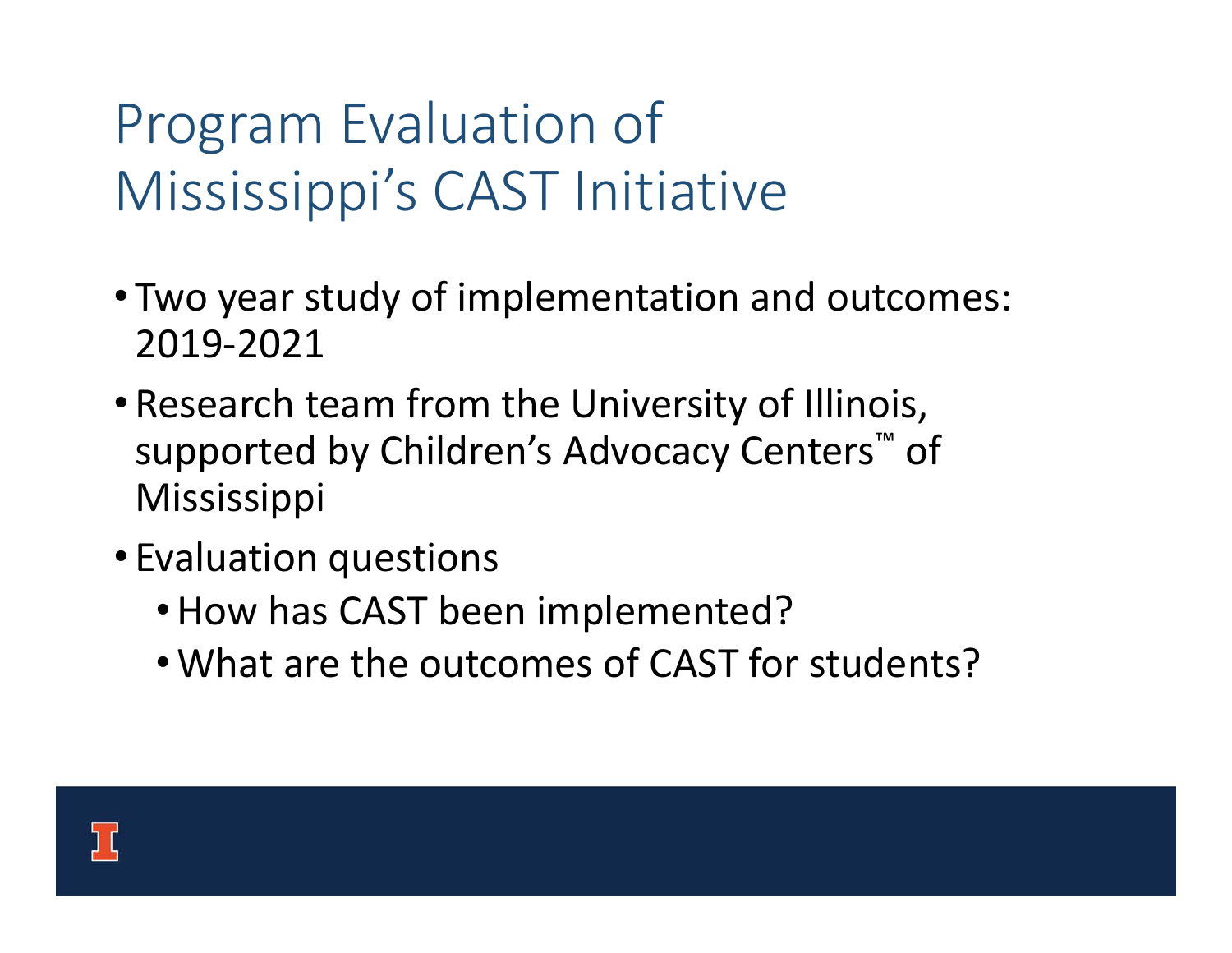# Program Evaluation Components

#### Implementation Evaluation

- Interviews with CAST program directors and instructors and with CAST-trained faculty in non‐CAST schools.
- Interviews completed January 2020.

#### Outcome Evaluation (see details in next slides)

#### Project Forecast Sub‐Study

- Project FORECAST is a program at the University of Missouri ‐ St. Louis' Children's Advocacy Services of Greater St. Louis (CASGSL) and the University of Illinois at Springfield, funded by the federal Substance Abuse and Mental Health Services Administration.
- A large subsample of the overall evaluation sample consists of CAST students from Mississippi.

#### CAST Graduate Pilot Interview Sub‐study

- We interviewed 6 CAST students who had graduated or were in their last semester between October 2020 and May 2021.
- Questions gathered in‐depth information about their experience of CAST.

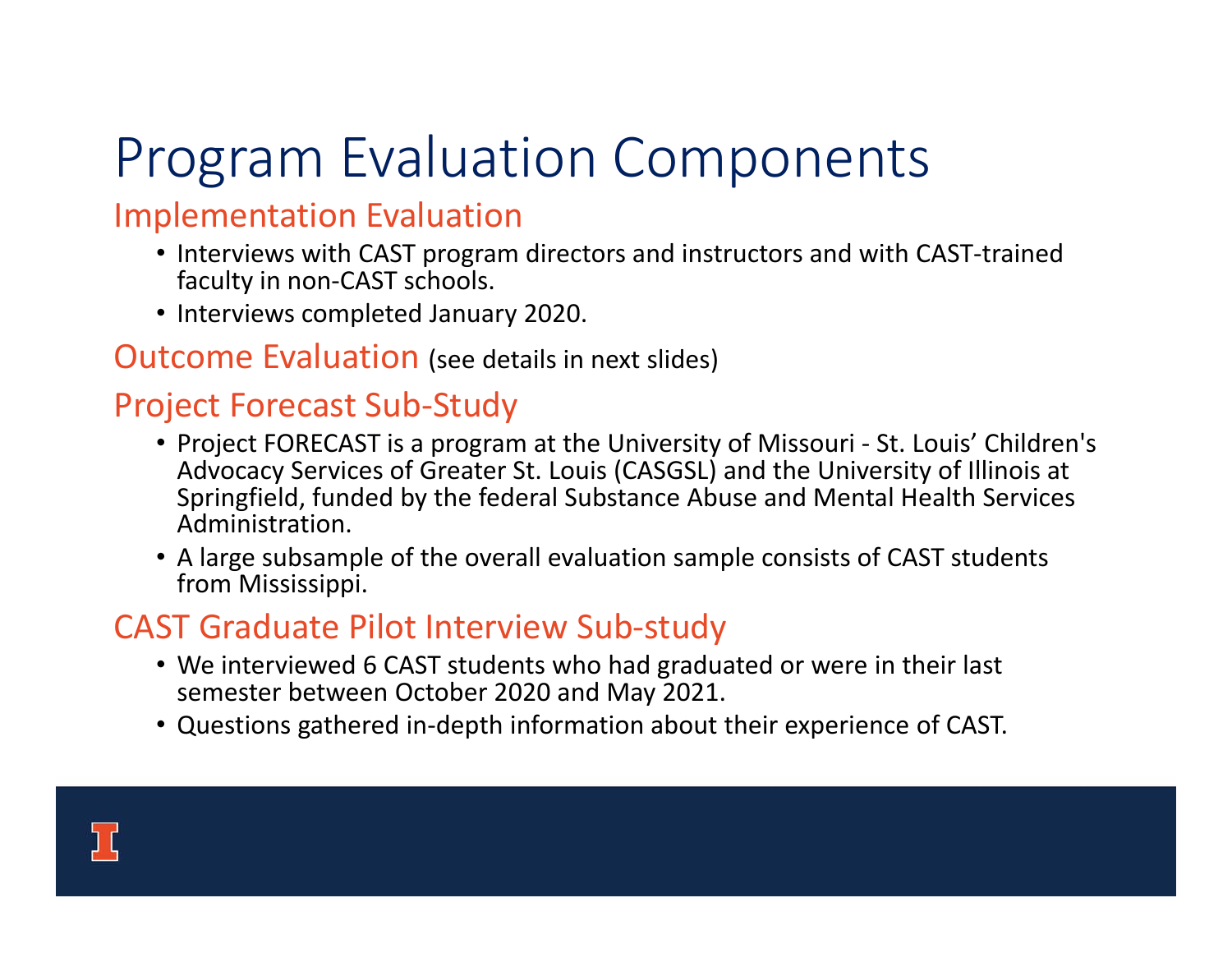### CAST student outcome survey

- The survey was administered in the following semesters: Autumn 2019‐2020 (post‐survey only), Spring 2019‐2020 (pre‐ and post‐ survey), Summer 2019‐2020 (pre‐ and post‐survey), Autumn 2020‐ 2021 (pre‐ and post‐survey), Spring 2020‐2021 (pre‐ and post‐survey).
- Students were offered a \$25 electronic Amazon ecode for participating in the survey.
- Non-CAST students were students in similar classes (e.g., social work, psychology) in non‐CAST schools (who aspired to implement CAST)
- 11 CAST schools and 2 non-CAST schools: one school began to implement the CAST course in the middle of evaluation.
- Sample: total 750 responses (CAST=480 and non‐CAST=260); nonduplicated 618 participants (CAST=375 and non‐CAST=243); 109 repeated participants (CAST=101 and non‐CAST=8).

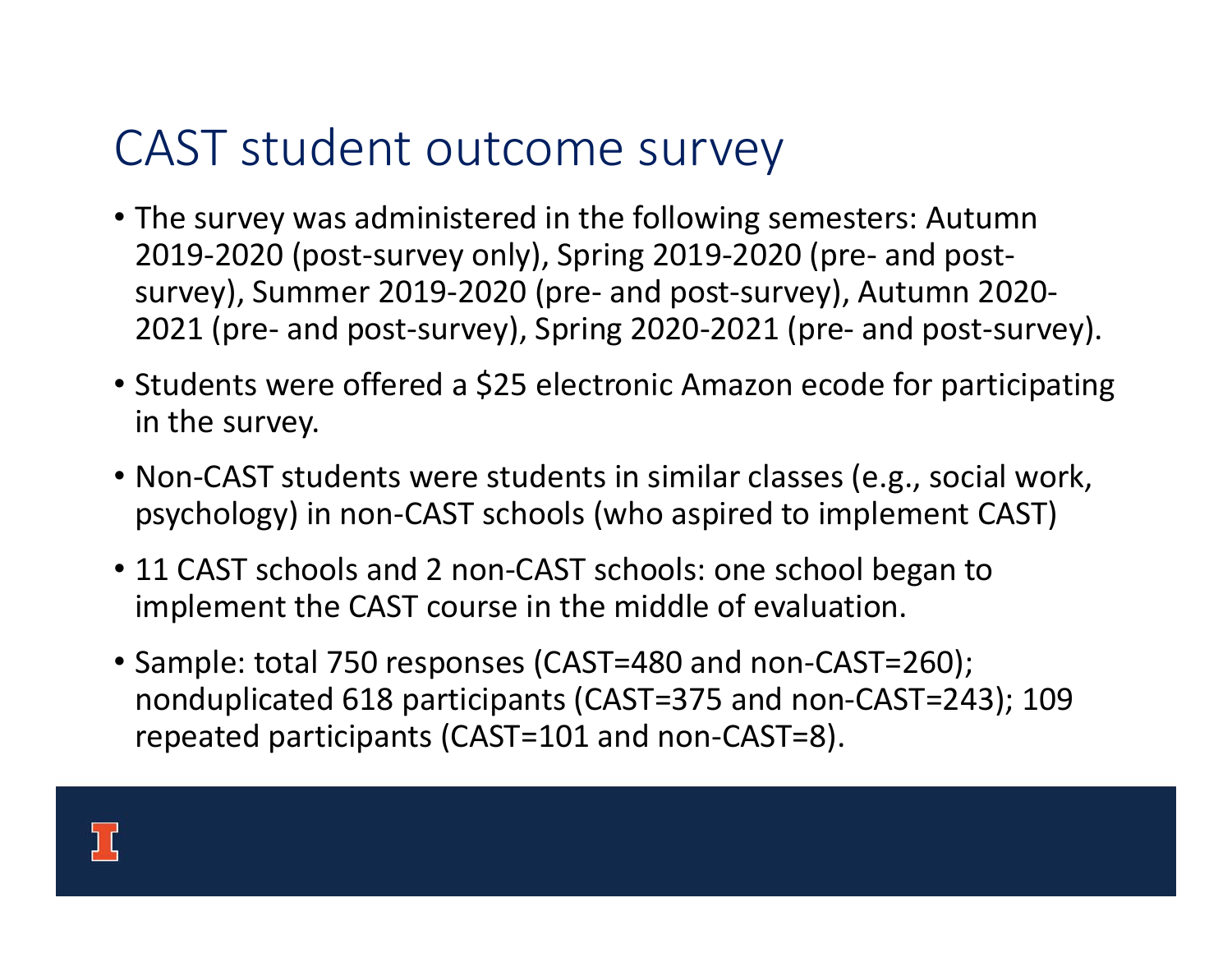### How did program directors and instructors view CAST program?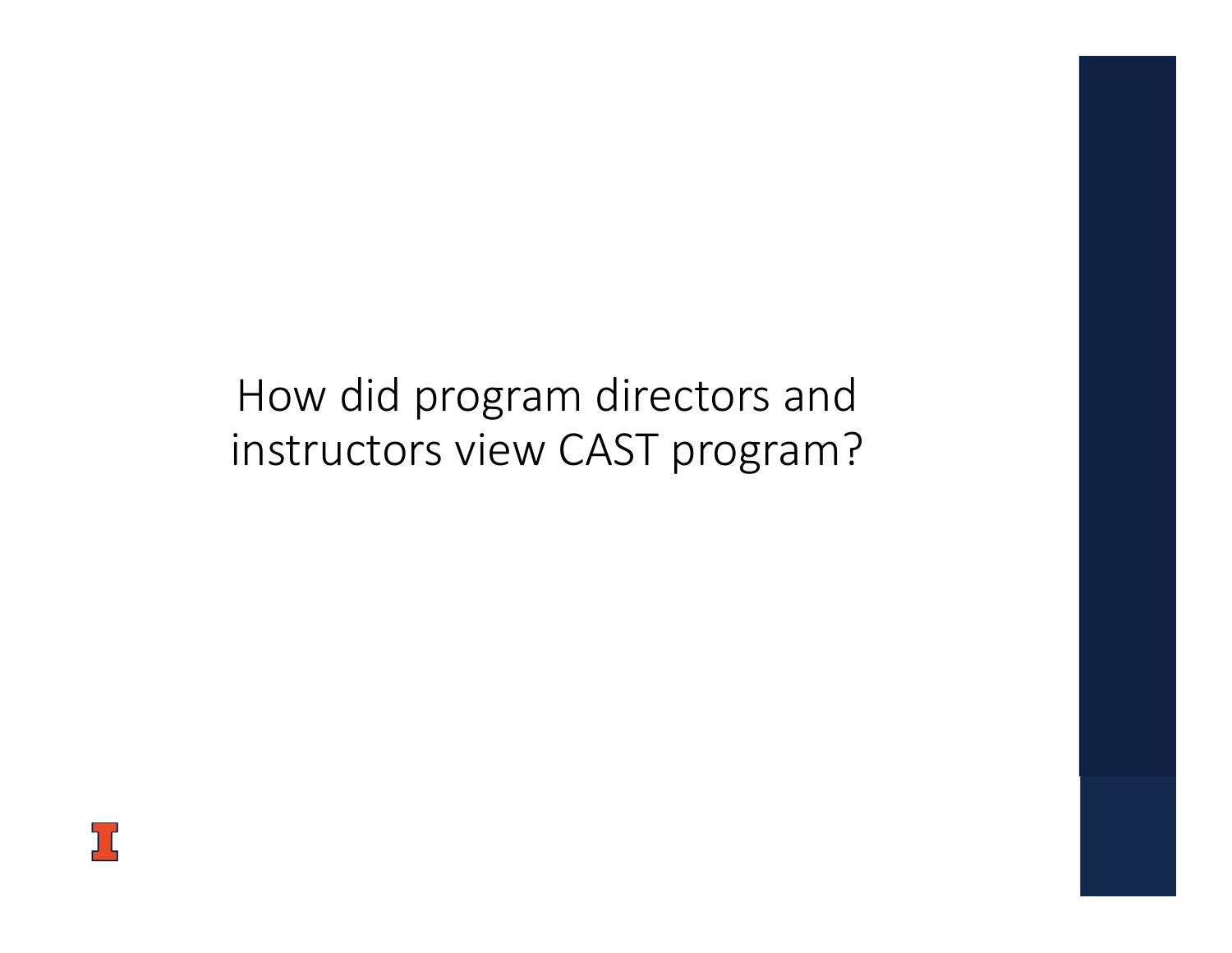## University and college administrations provided support and initiative

*The AVPAA* [Associate Vice Provost for Academic Affairs]… *was the one who brought Victor Vieth* [a national CAST leader] *here.*

*The president of the university asked me to spearhead the efforts, and so that's what I've been doing since that time... They're very supportive.*

*Our associate dean of academics… had a heart for it as well. And so she was very, very interested, and actually immediately said anything that we needed to do to try to get it.*

*Our administration…encouraged us to attend the first training to begin with.*

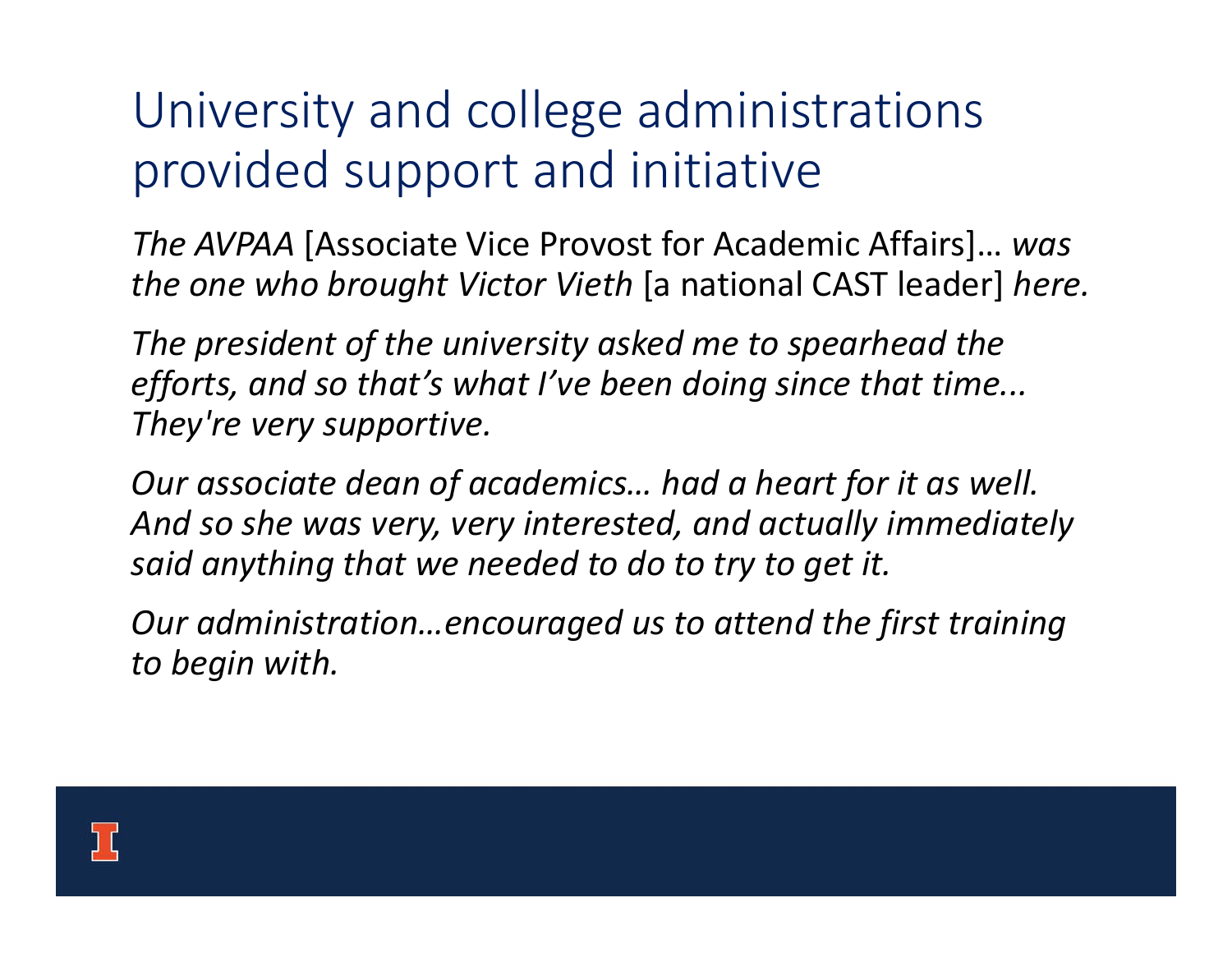## Multiple university departments are involved in implementing CAST

- Involvement of multiple departments makes CAST multidisciplinary and added expertise in relevant topics.
- Public policy, forensics, and alcohol and drug use were specific areas of expertise from other departments that were mentioned as adding value to CAST.
- [The different academic departments] *really are very welcoming to everything, and they all find it very interesting.*
- Some academic departments held back.

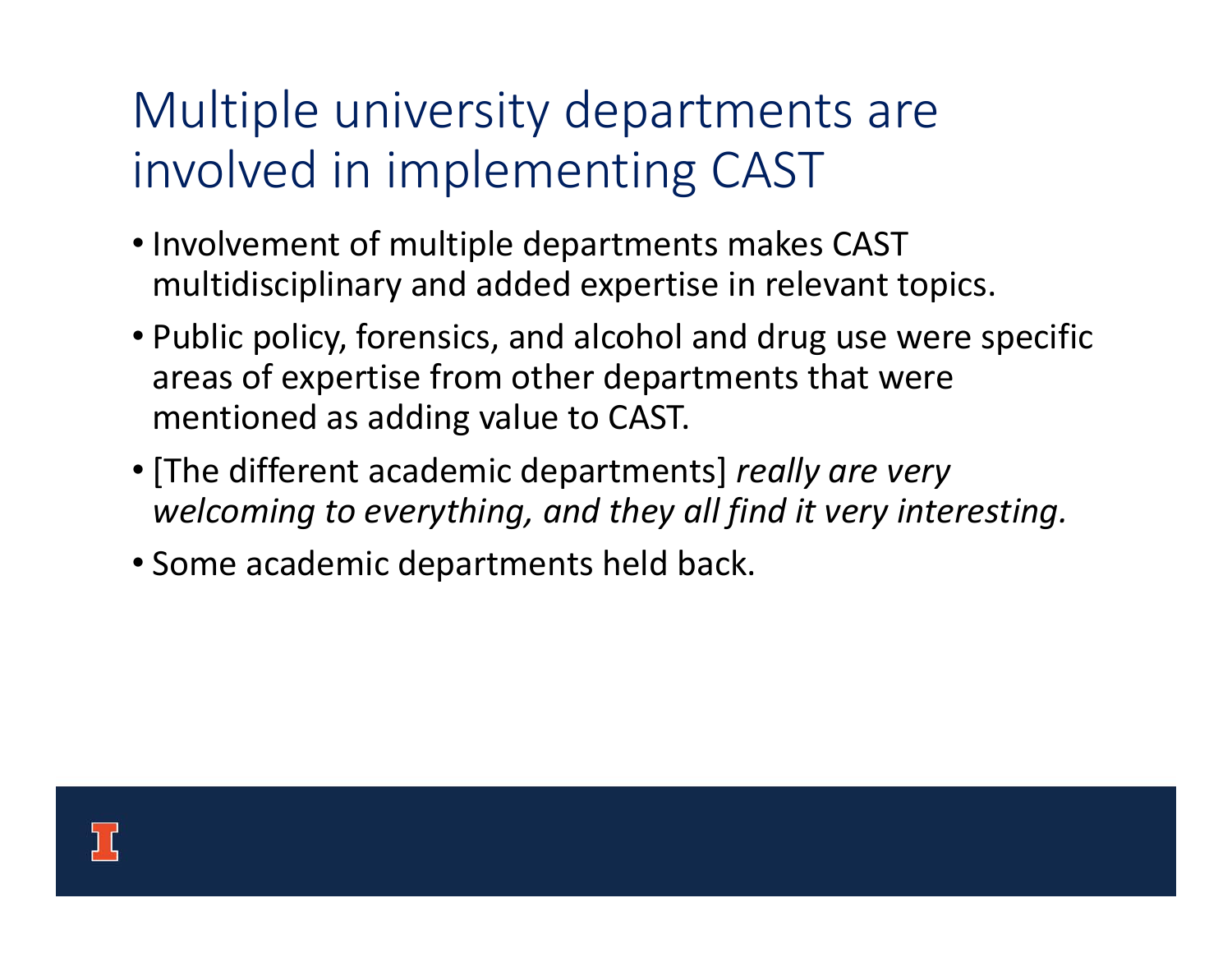## Instructors described a positive impact on students

*I've been kind of overwhelmed at the interest in it...this is something that they're going to be able to look back on and say that there was something that they really were able to use out of this class.* 

*[some] students…have taken the courses because they seemed interesting, or they'd heard positive things about them, and really weren't planning on going into work related to child advocacy and preventing child maltreatment, and [it] just really ignited a passion in them, and that is now…what they're pursuing.*

*whenever the first [student] takes it for the year, they come back so excited about it and tell all of their friends how it was the greatest thing that they've done.*

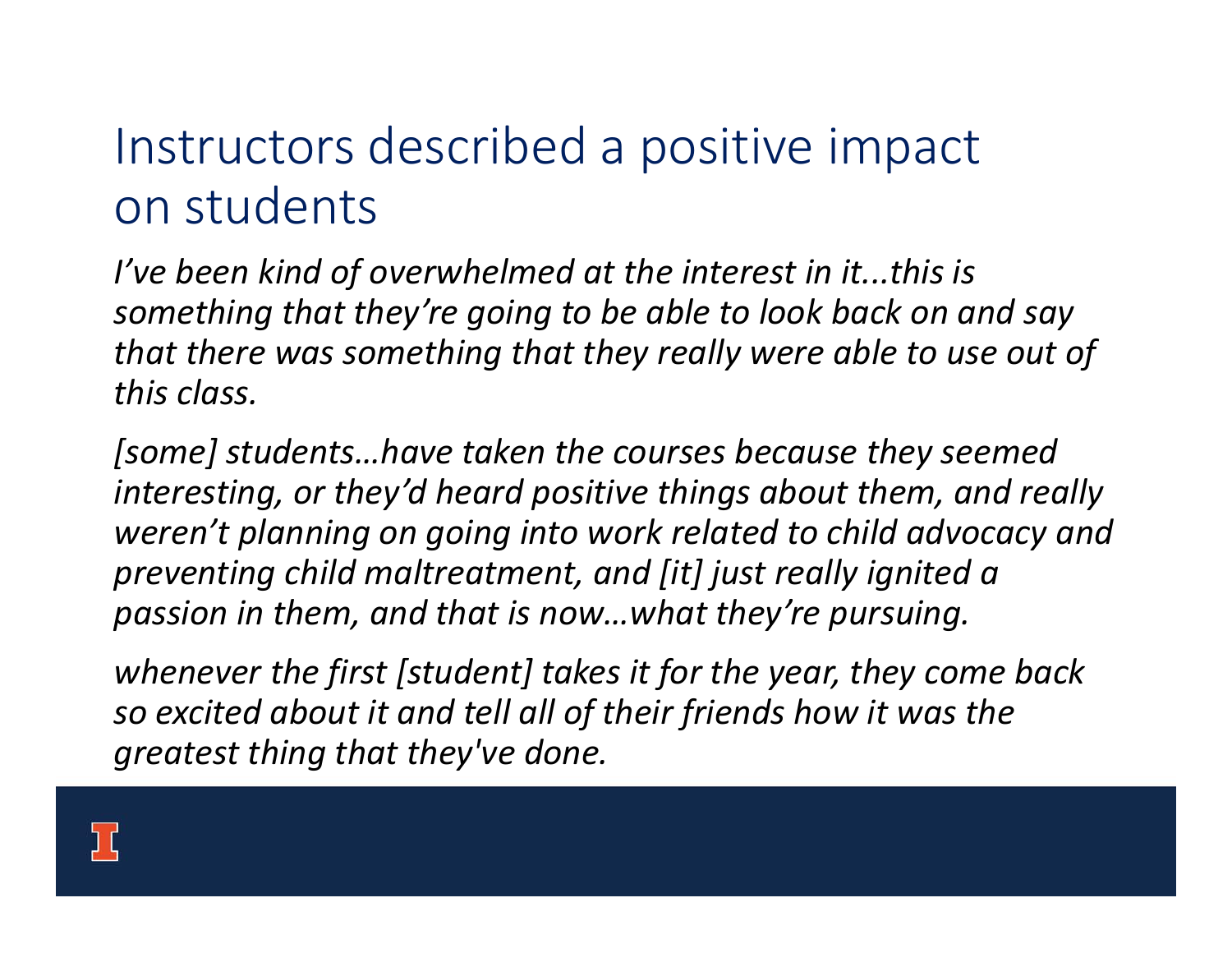### Faculty plan to expand CAST…

Within academic departments

*Going forward in terms of the proposal to make it a certificate, …we really want to go in.*

Across academic departments

*we're trying to…take it beyond the walls of the medical school…we have a college of health sciences, which includes a nursing school, a pharmacy school, a physical therapy school, health information management…a huge school of education …a huge psychology program…we've been talking about opportunities*…[to] *involve some of them in what we're doing…we've also reached out to the school of public health [at the university across the street*].

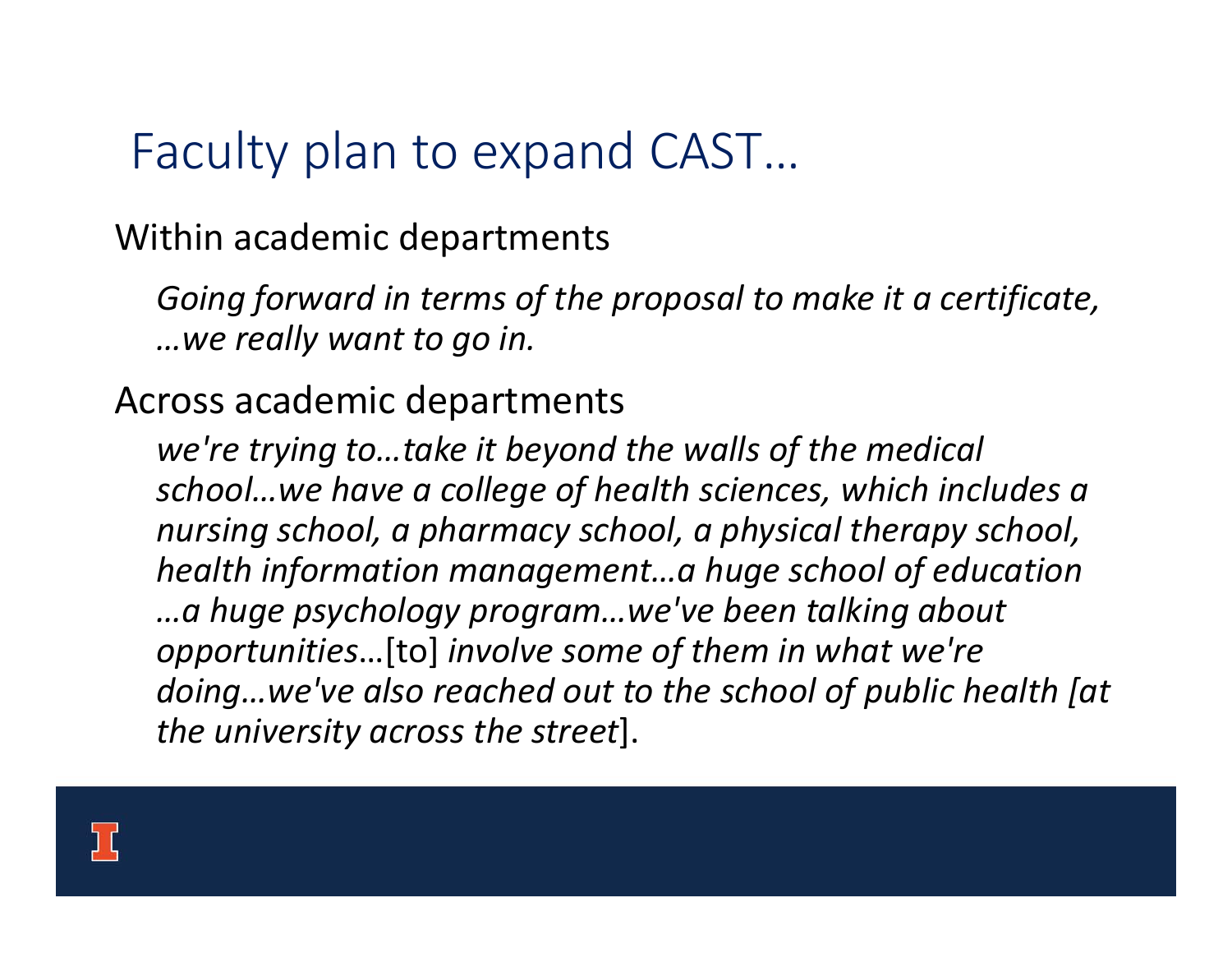## Faculty plan to expand CAST…

Into the community

*We really have an interest in being able to provide this training for existing professionals…that aren't going to have the time or the resources…to come back to school to finish a certificate, but who would really benefit from this content…we would love…to put together a certificate through extension that would be targeting existing professionals*.

#### Into non-CAST schools [interviews with non-CAST faculty]

*We've got to get it approved by our academic council…, but we're in the works of getting it all lined up…the two courses that are already being offered here will…have CAST content incorporated into them and we're gonna call them CAST courses for a certificate…the three CAST courses that we're gonna offer will be for a certificate that will only be available in the summer.*

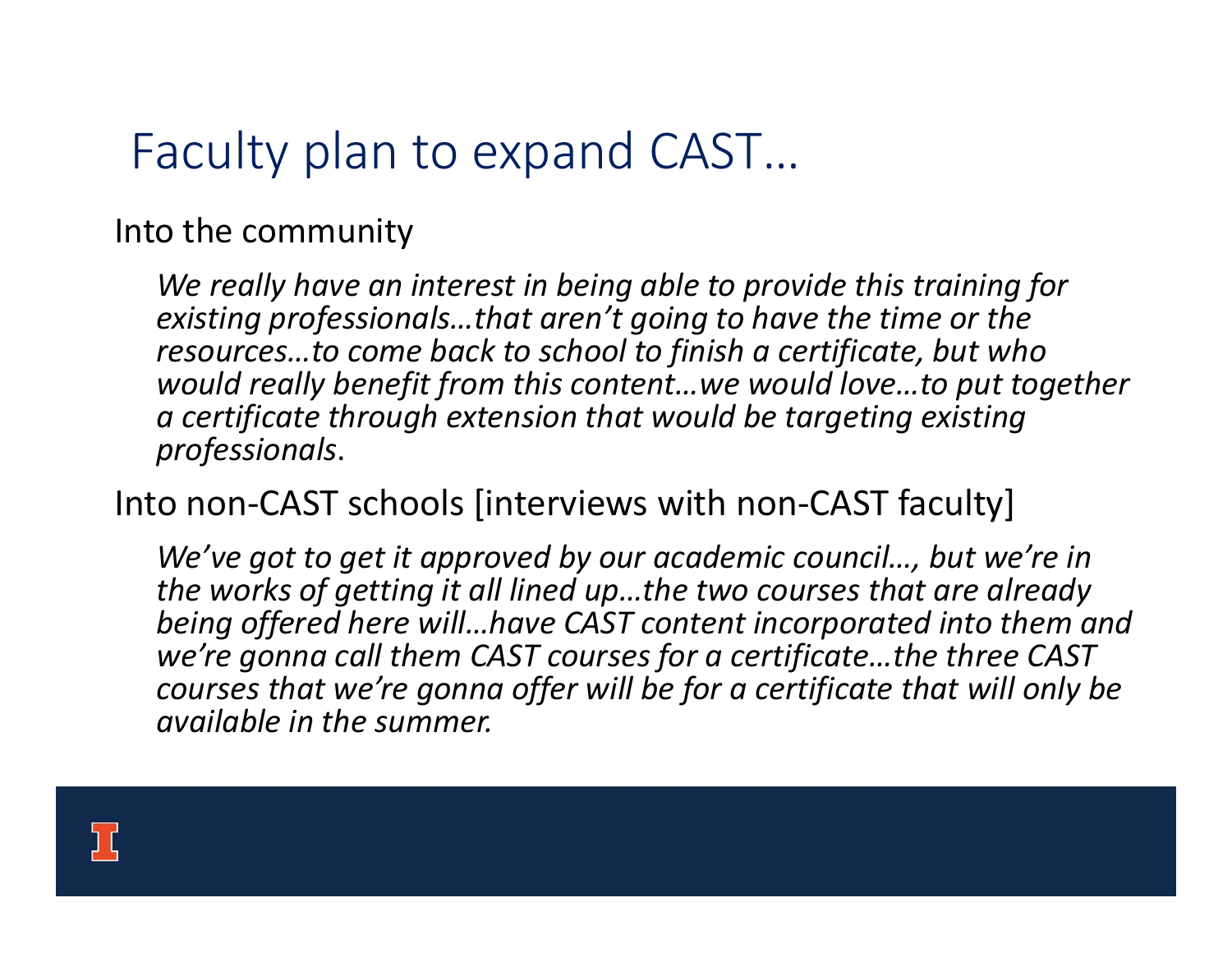### What did CAST students think about their course?

Jζ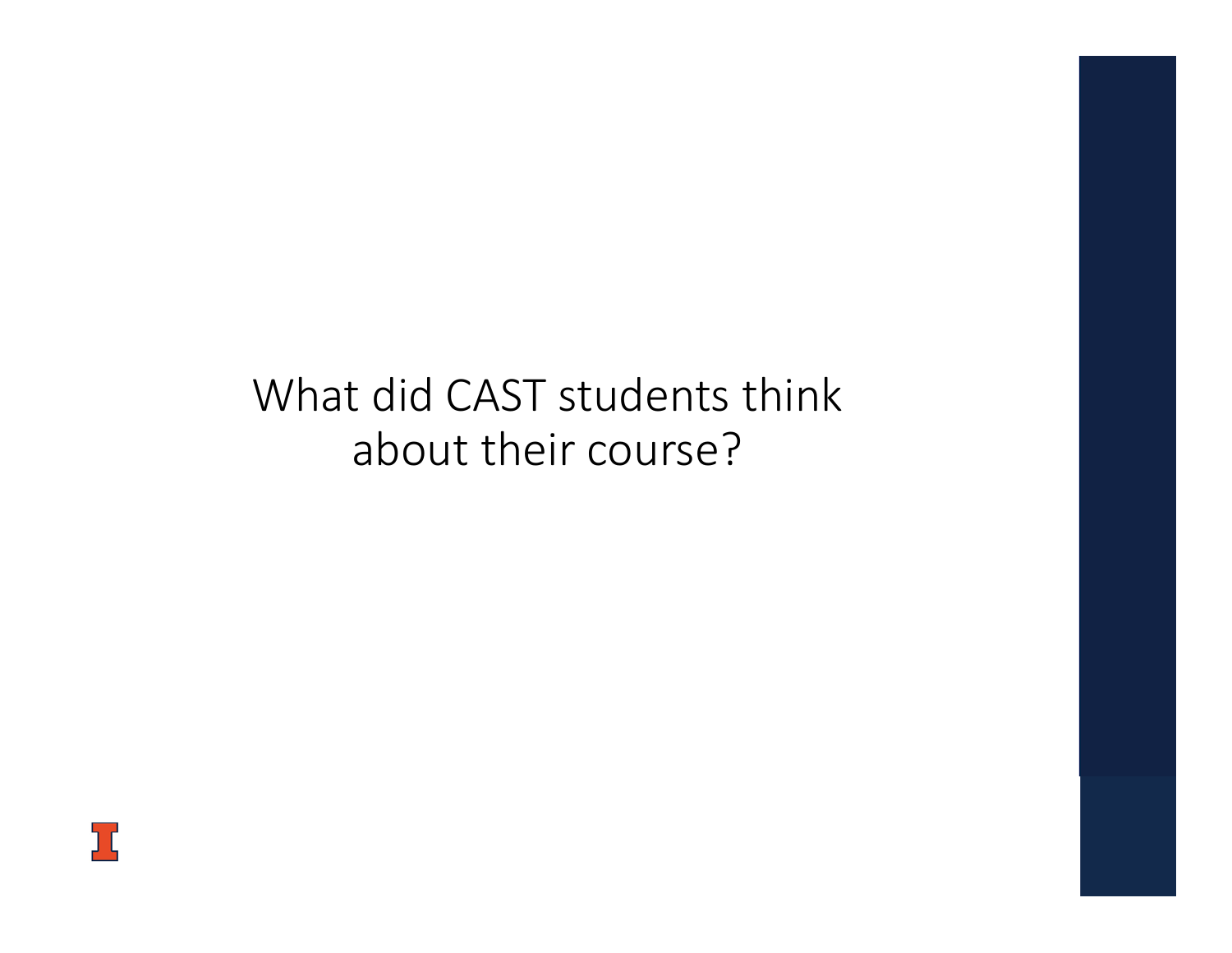## CAST Students Rated their Courses Highly

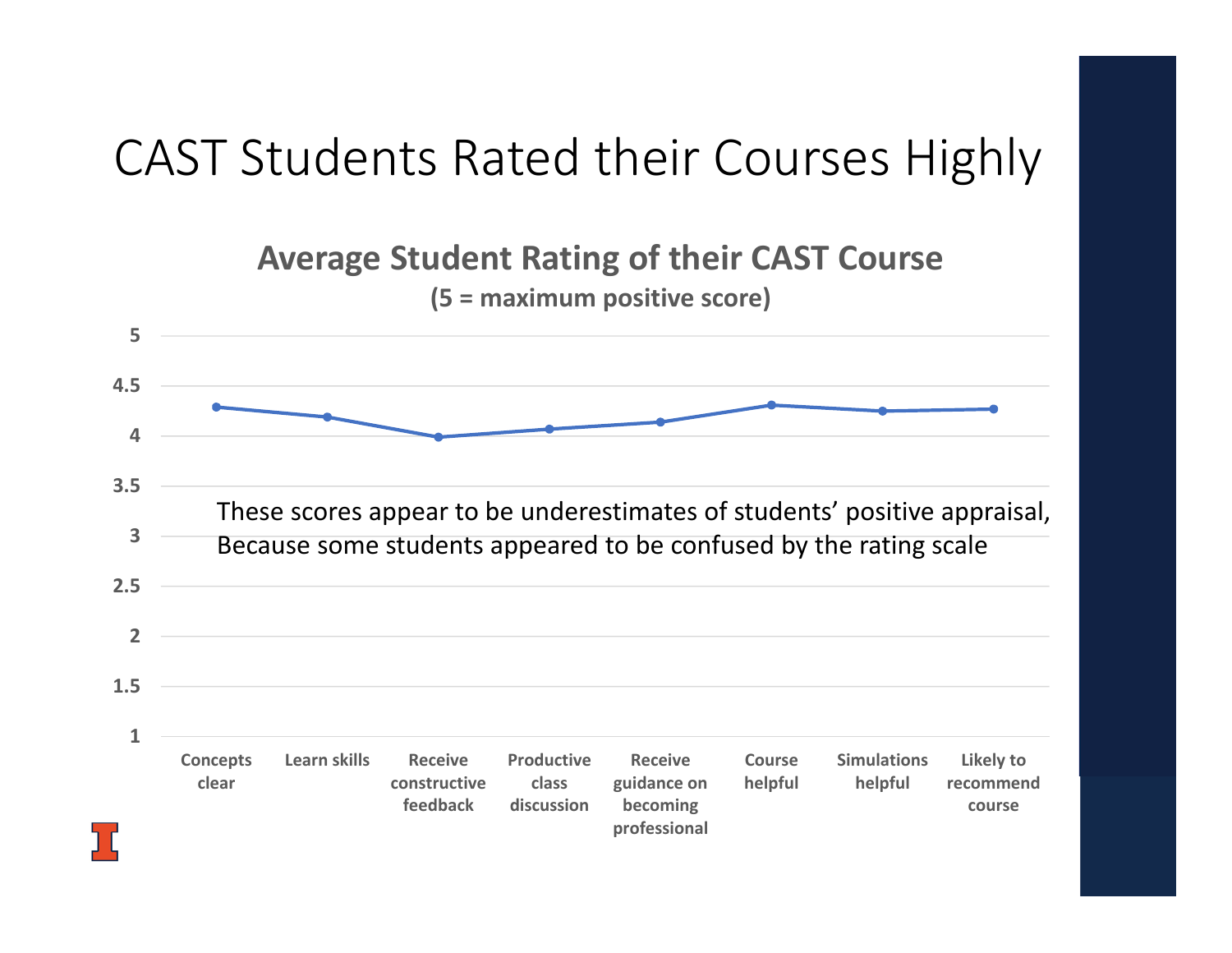Students described their positive experience of CAST in text questions

- *This course shows the truth about child abuse and neglect without sugarcoating anything. This makes it a more eye‐opening experience that helps me understand the importance of taking a course like this.*
- *This course opened my eyes to how child advocacy is all around me and how my day‐to‐day actions affect it.*
- *The simulations help students get the full picture; brings about awareness of child abuse; focuses on real life situations that happen every day*.

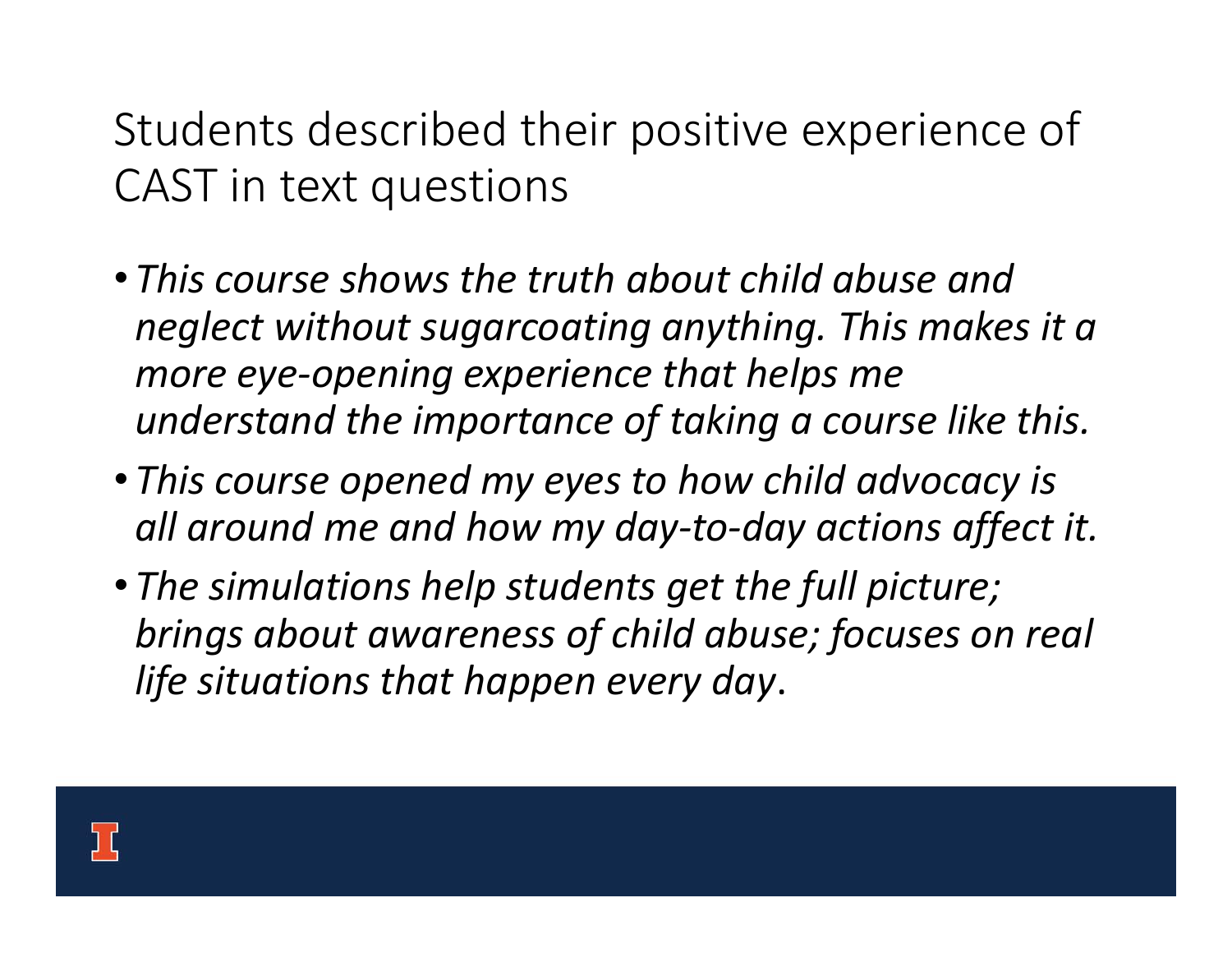### CAST can be emotionally demanding but rewarding

*It's an emotional rollercoaster. But it was one of the best classes I have ever taken in my college career.*

*Don't lose your faith in people. Going through the material, it can be a little disheartening to realize this stuff really happens and how much falls through the cracks. But there are still good people and children are resilient.*

*Do not hesitate to take this class, but be prepared for the intensity of the subject material. Take it seriously, and share the knowledge you gain with family and friends who might not have an opportunity to take such a class.*

*It will be hard sometimes, and a lot of the things we talk about are harder to hear, but building a good relationship with your peers and your instructor will help you all be able to share the weight of this topic… Hearing that others are feeling the same things I was made it easier to take in the experience at its fullest.*

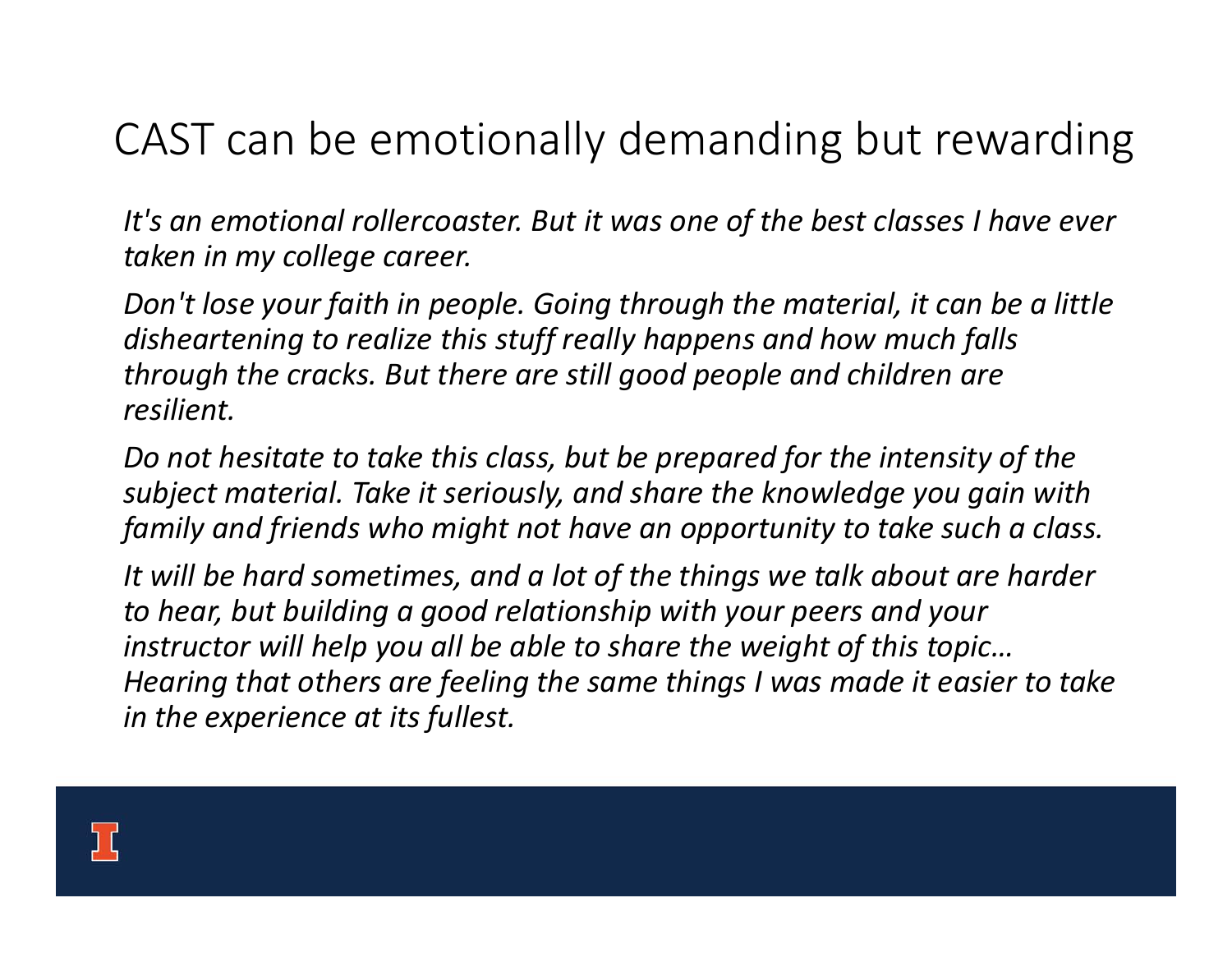## Findings from CAST graduate interviews

CAST increased their motivation to work with children and families

*It [CAST] definitely grew my interests and actually wanting to be more hands on with kids, specifically ones who have experienced trauma.*

CAST has had an impact on their career goals

*before the CAST program I was [in] legal studies. I wanna be a lawyer, I wanna be a lawyer. Now I wanna be in social work, I wanna be a guardian ad litem.*

Instructors have personal qualities and skills that are helpful to CAST students

*The teacher that I have had […] She is very honest when she teaches. But, you can also tell she cares about what she is teaching.*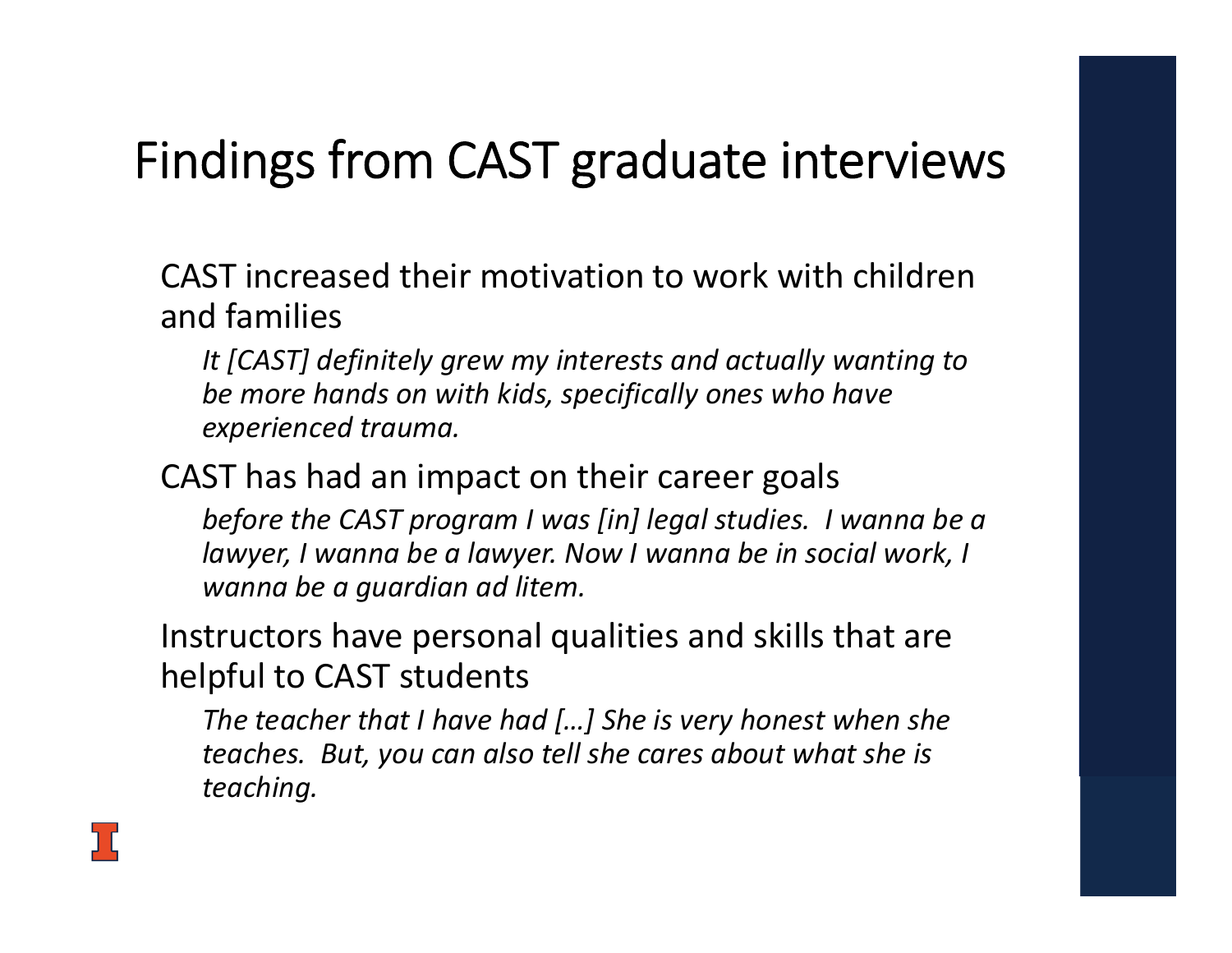## Findings from CAST graduate interviews

Instructors help students with the emotional demands of CAST

*She [the faculty] lets us know that if anything we are going over is difficult or if anything is upsetting, we are allowed to have a break and leave the classroom if we need to. So I would say it is a very comfortable atmosphere because we know it's important but we can take a "breather" if we need to.* 

CAST gave them new perspectives on families

*I always go back to the 12 core concepts [regarding trauma] …Because, like for me, it's really easy to say "Why didn't that child say something happened to him?" or "Why can't that parent just get their life together and take care of their kids?" Like the 12 core concepts goes into like the struggles that maybe that parent is facing or like the brain development that's going on with the child […] It gave me a whole lot of different perspectives to look into rather than my initial thought.*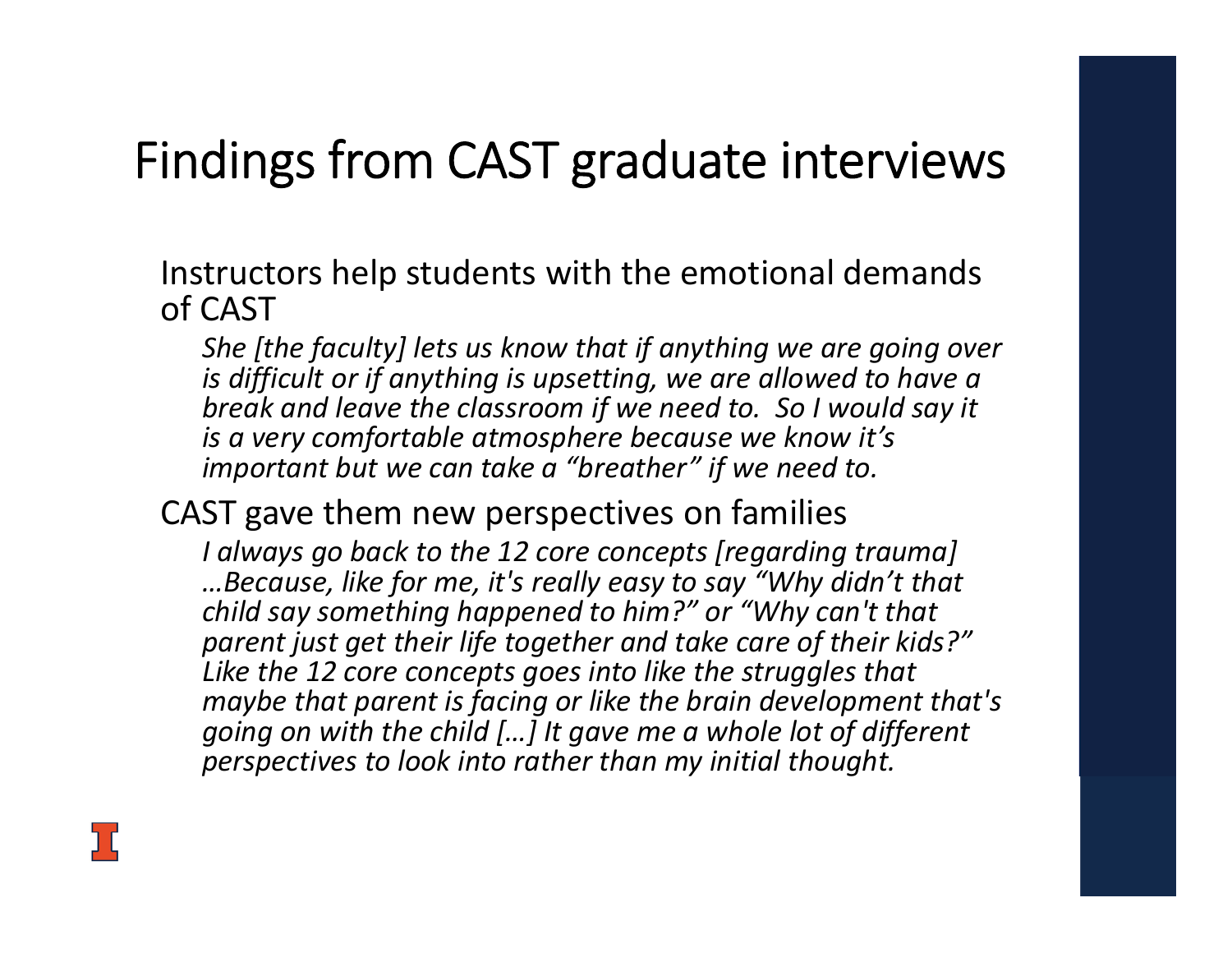### Findings from CAST graduate interviews

CAST has helped them in their work with families

I didn't go into work very like shocked about the cases that I<br>heard because we did, um, case activities with different types<br>of abuse [...] For the most part, I didn't go away completely<br>blindsided by hearing about these

Well, since I work with families [...] CAST [...] gave me a lot of<br>different perspectives to look at—like does this parent have a<br>job, do they have mental health issues—different stuff like that. So it's allowed me to sit down and like think about all the *perspectives that one family is bringing in, so that I can know how to best meet their needs.*

CAST has helped them deal with personal trauma



*.*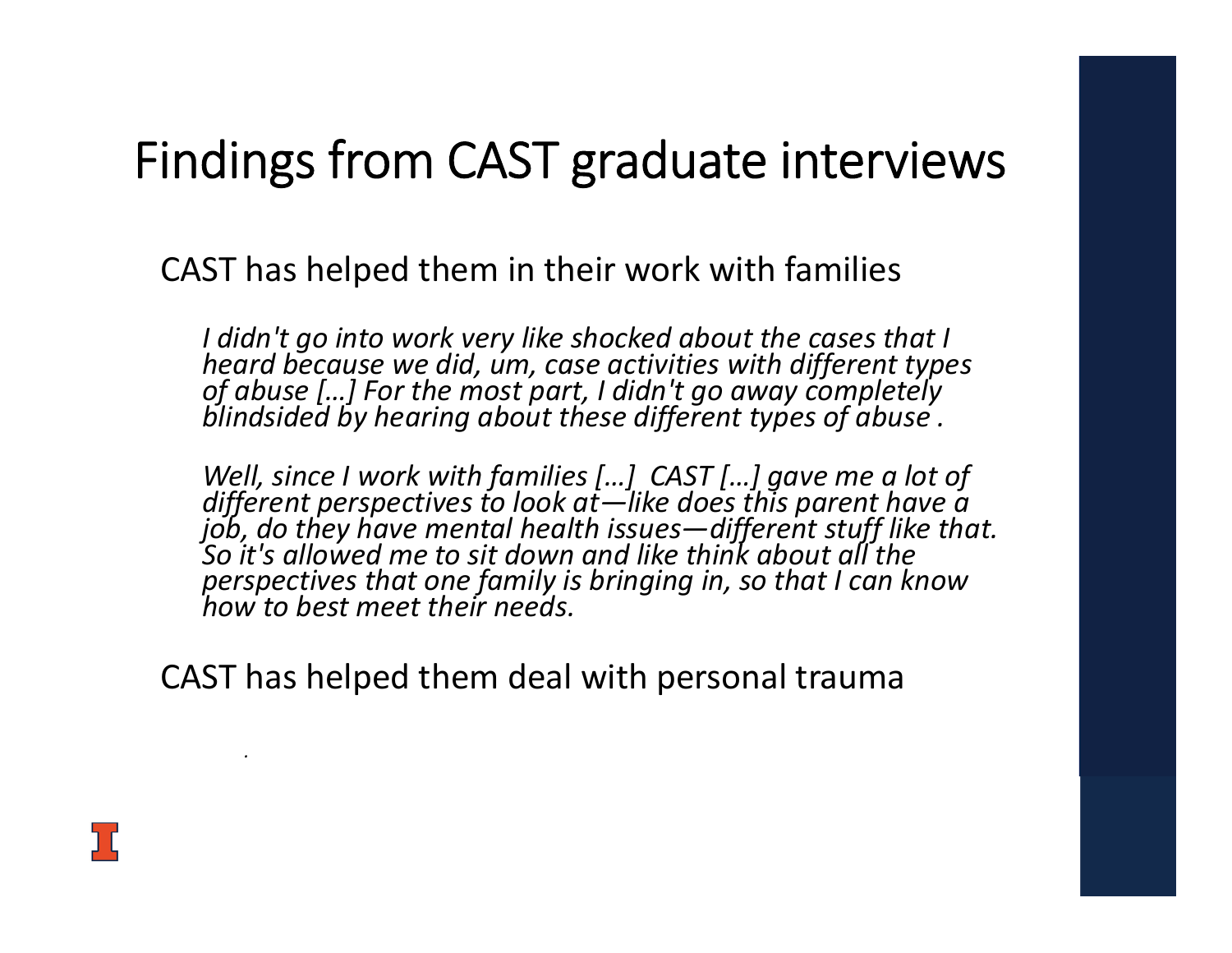### Did CAST students have better outcomes than non-CAST students?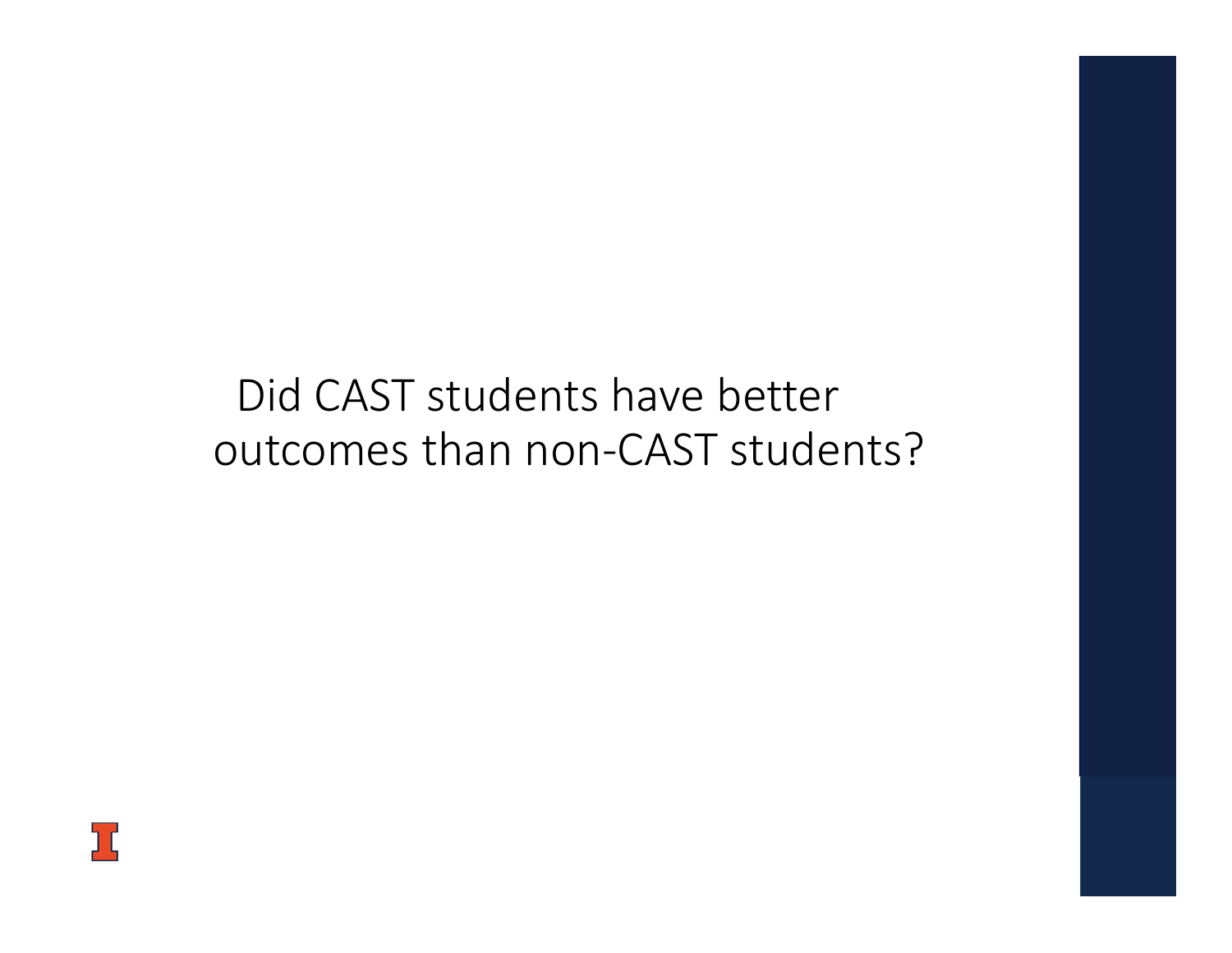## Self‐Rating on Skills

I know how to identify possible instances of child maltreatment

I know my own role in responding to child maltreatment

I am able to advocate for children

I know how to respond to survivors of child maltreatment

I have an understanding of global child advocacy issues

I understand the history of child maltreatment and child advocacy in the United States

I understand the interpersonal dynamics of violence and abuse

I understand the short‐term impact of child maltreatment

I understand the long‐term impact of child maltreatment

I understand factors that help maltreated children be resilient

I understand the process of disclosure of child abuse

I understand how a multidisciplinary team responds to child maltreatment

I understand what kind of evidence can corroborate a true disclosure of child maltreatment

I understand how to work with non‐offending caregivers of the child

I understand cultural and developmental factors affecting work related to child maltreatment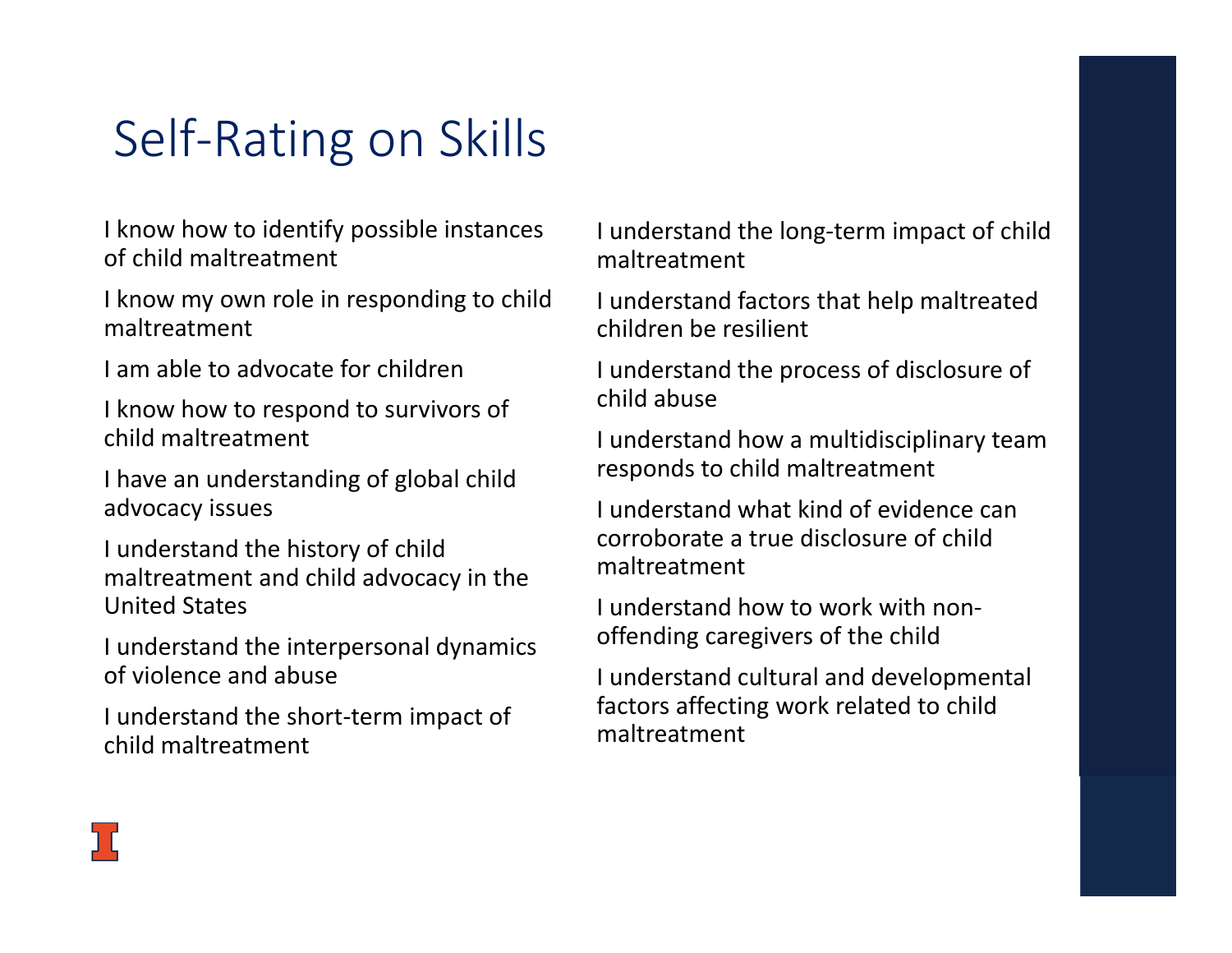### CAST students rated themselves significantly higher on skills related to child maltreatment

Comparison of CAST and Non-CAST Self-Rating of Skills Related to Child Maltreatment



Average score on 15 questions, such as "I know how to identify possible instances of child maltreatment"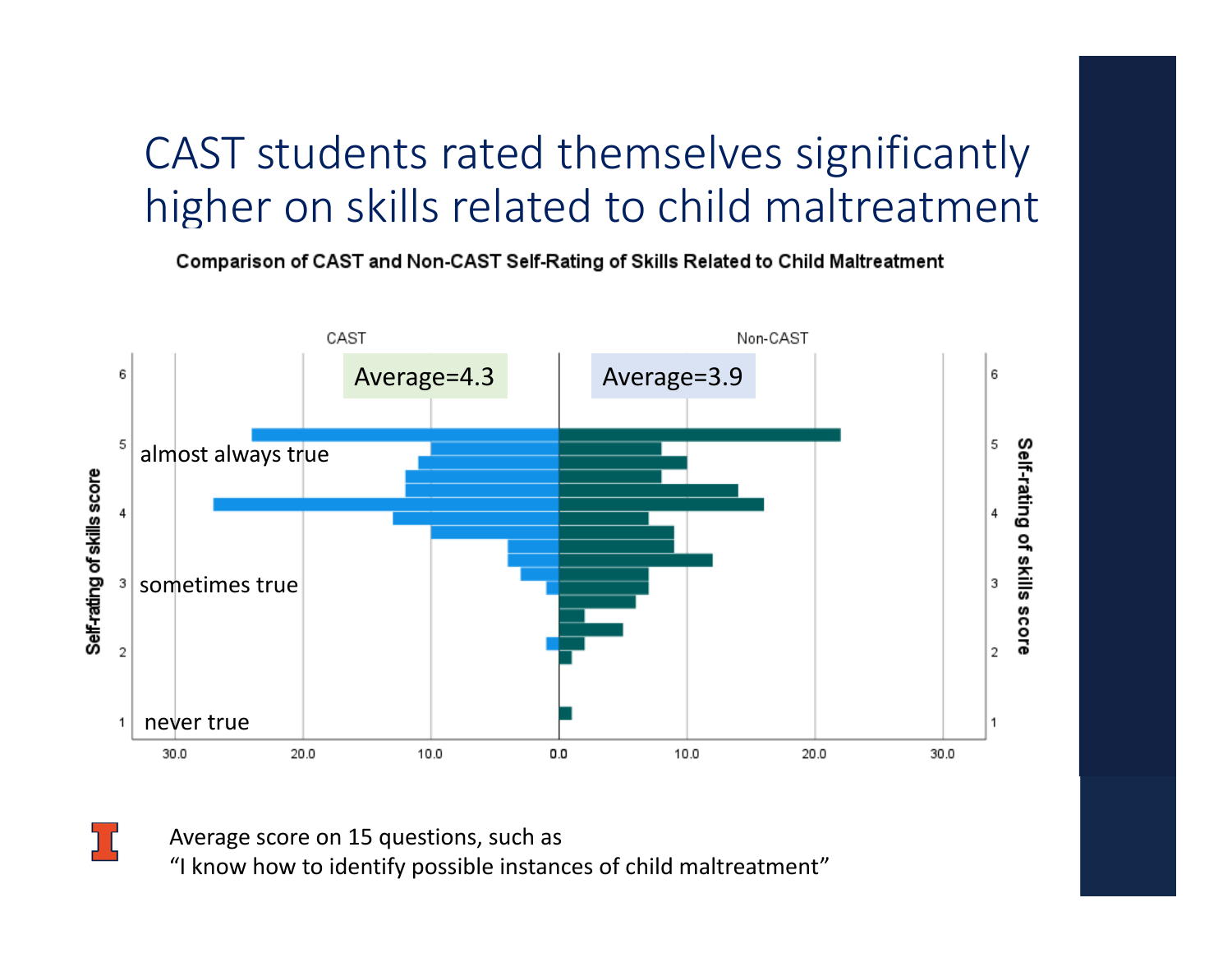## Child Protection Knowledge

Survey included child protection outcome measure assessing students' knowledge on the following topics:

- Out‐of‐home placement and foster care
- Short‐term effects of child maltreatment
- Long‐term effects of child maltreatment
- Perpetrators of child maltreatment
- Medical evidence of child sexual abuse
- Commercial sexual exploitation of children
- Children's disclosure of abuse
- Mandated reporting of child maltreatment
- Multidisciplinary teams and Children's Advocacy Centers
- Child protective service investigations

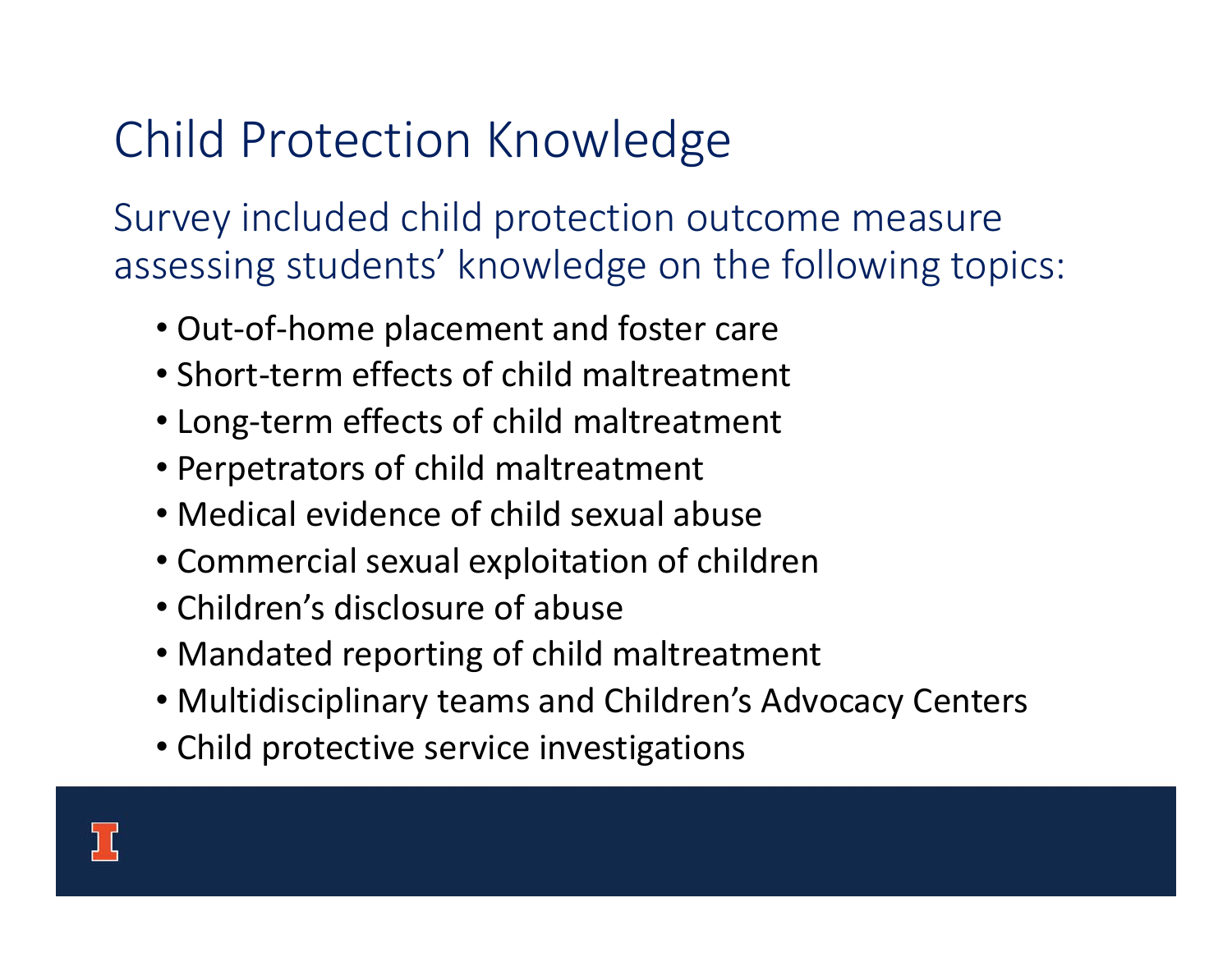### CAST students had significantly higher child protection knowledge scores

Comparison of CAST and Non-CAST Students on Child Protection Knowledge Score

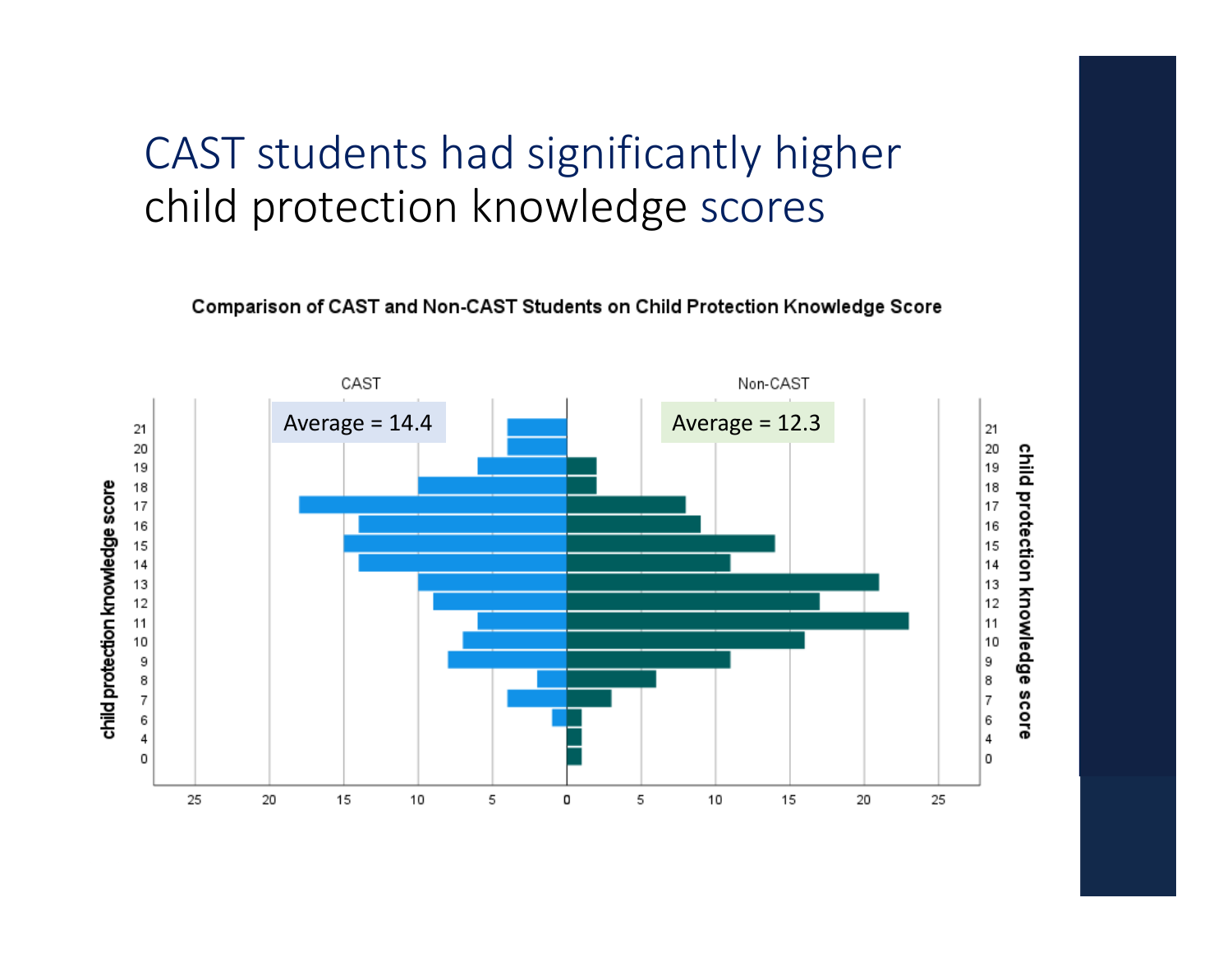### Try some of the child protection quiz questions yourself!

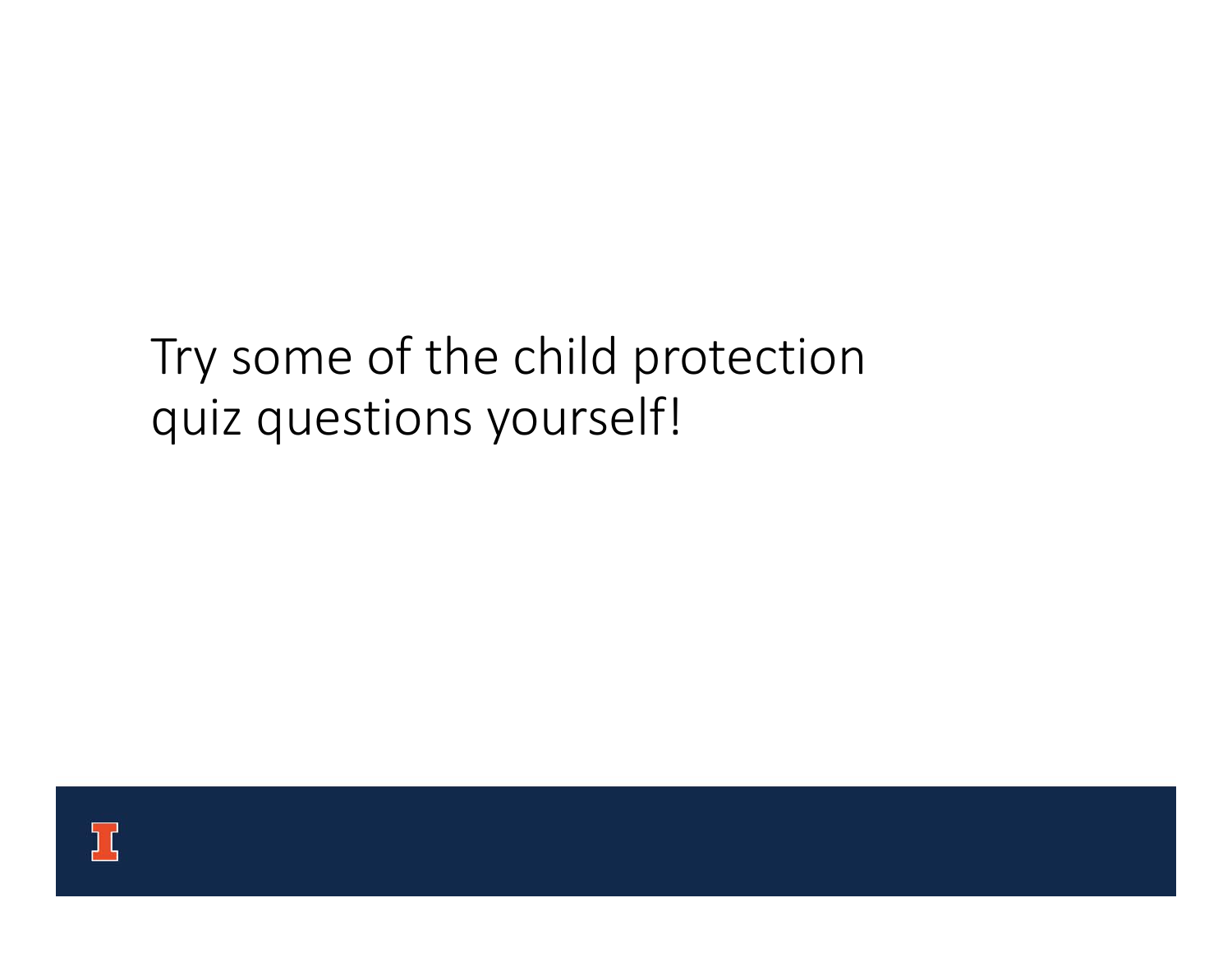Question 1: If a child is removed from the home due to child maltreatment, child protective services will first attempt to place the child

- •In a previously determined safe house
- In a monitored CPS facility
- With family members
- $\bullet$ Either a or b

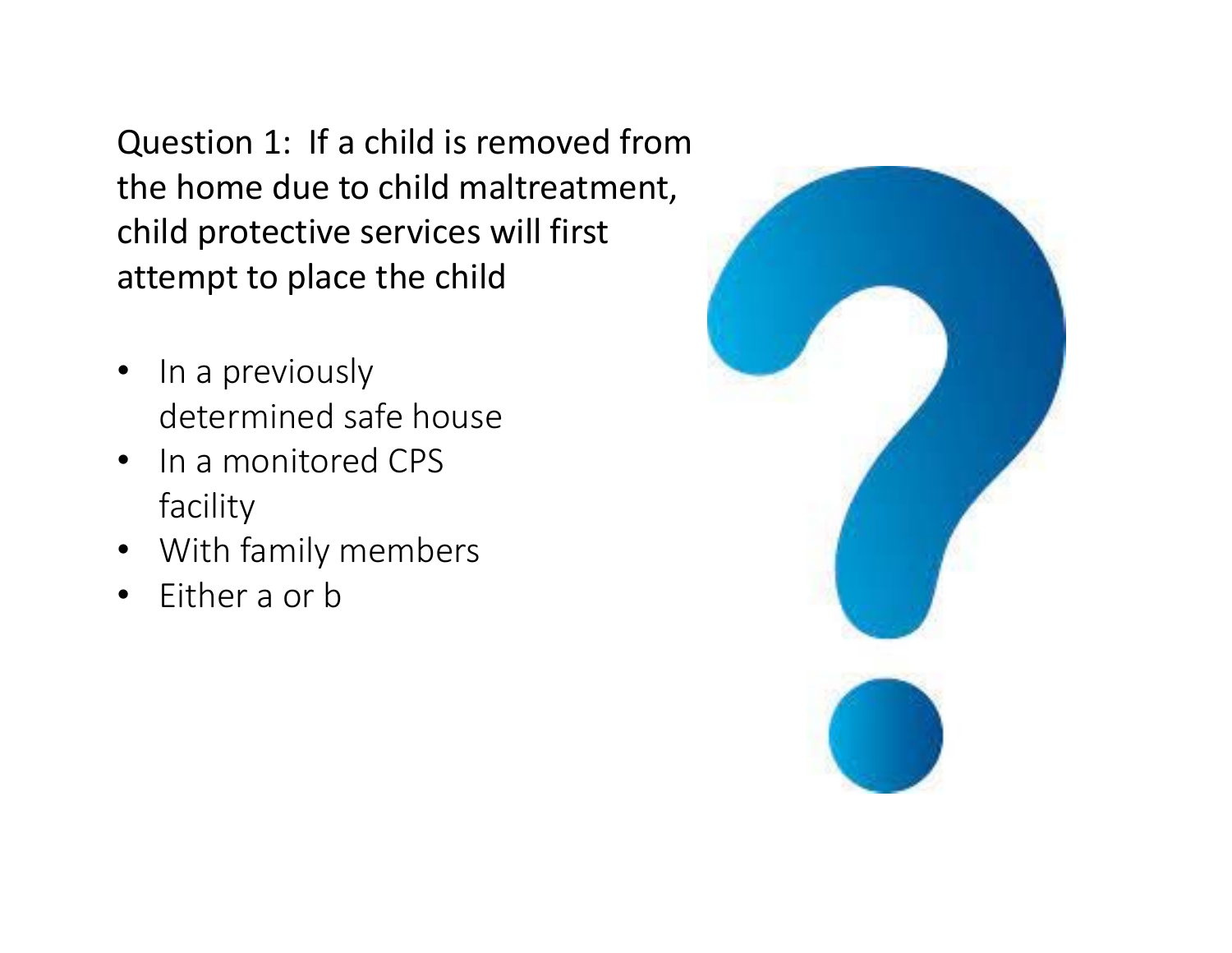Question 1: If a child is removed from the home due to child maltreatment, child protective services will first attempt to place the child

- •In a previously determined safe house
- In a monitored CPS facility
- With family members
- Either a or b



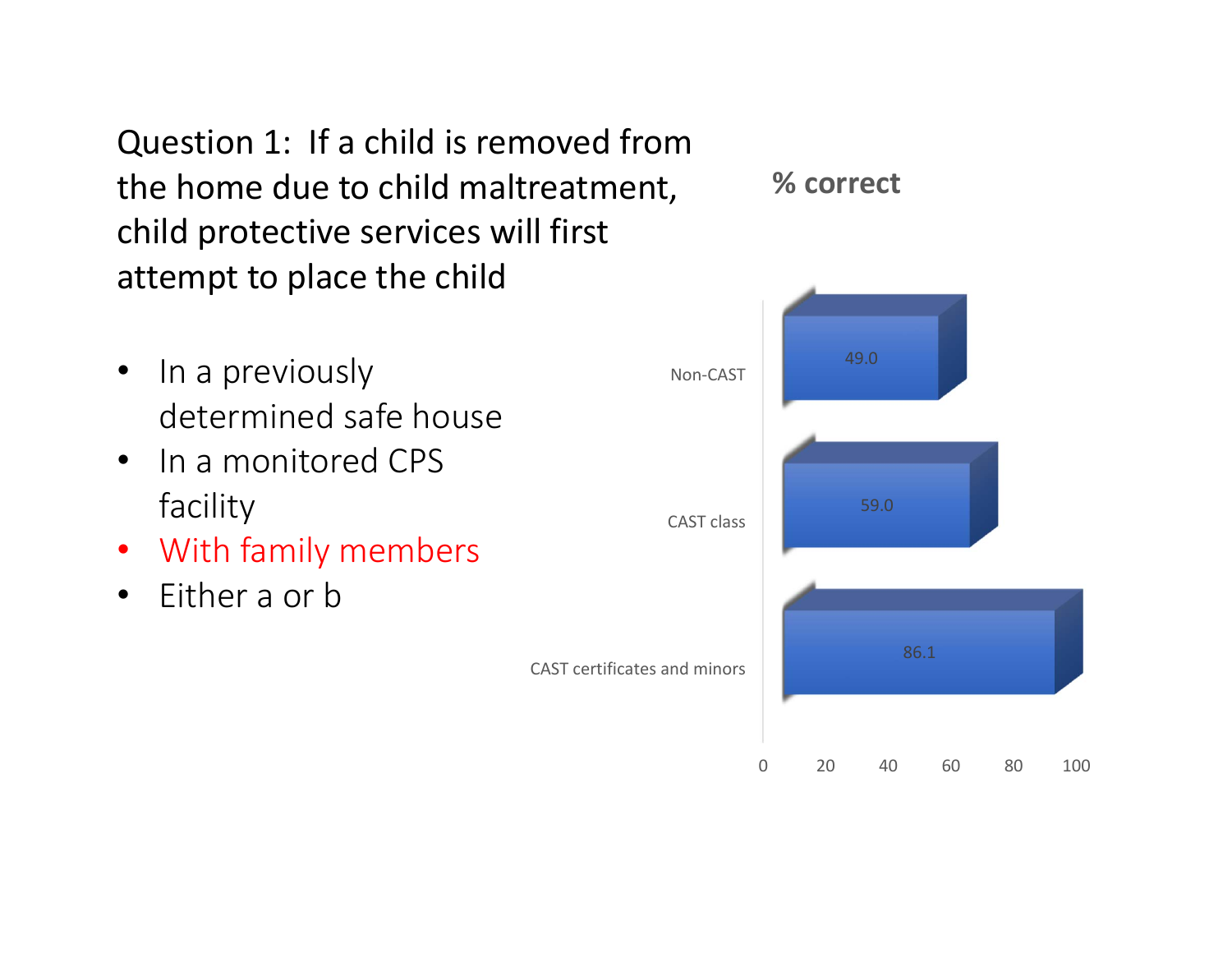Question 16: The main job of a Children's Advocacy Center is…

- To support and coordinate investigation and services in response to allegations of abuse
- To lobby for laws and government funds to help respond to and prevent child abuse and neglect
- To provide volunteers to support and advocate for children in foster care in youth court hearings and other situations
- To provide free or low-cost lawyers for children when their families cannot afford them.

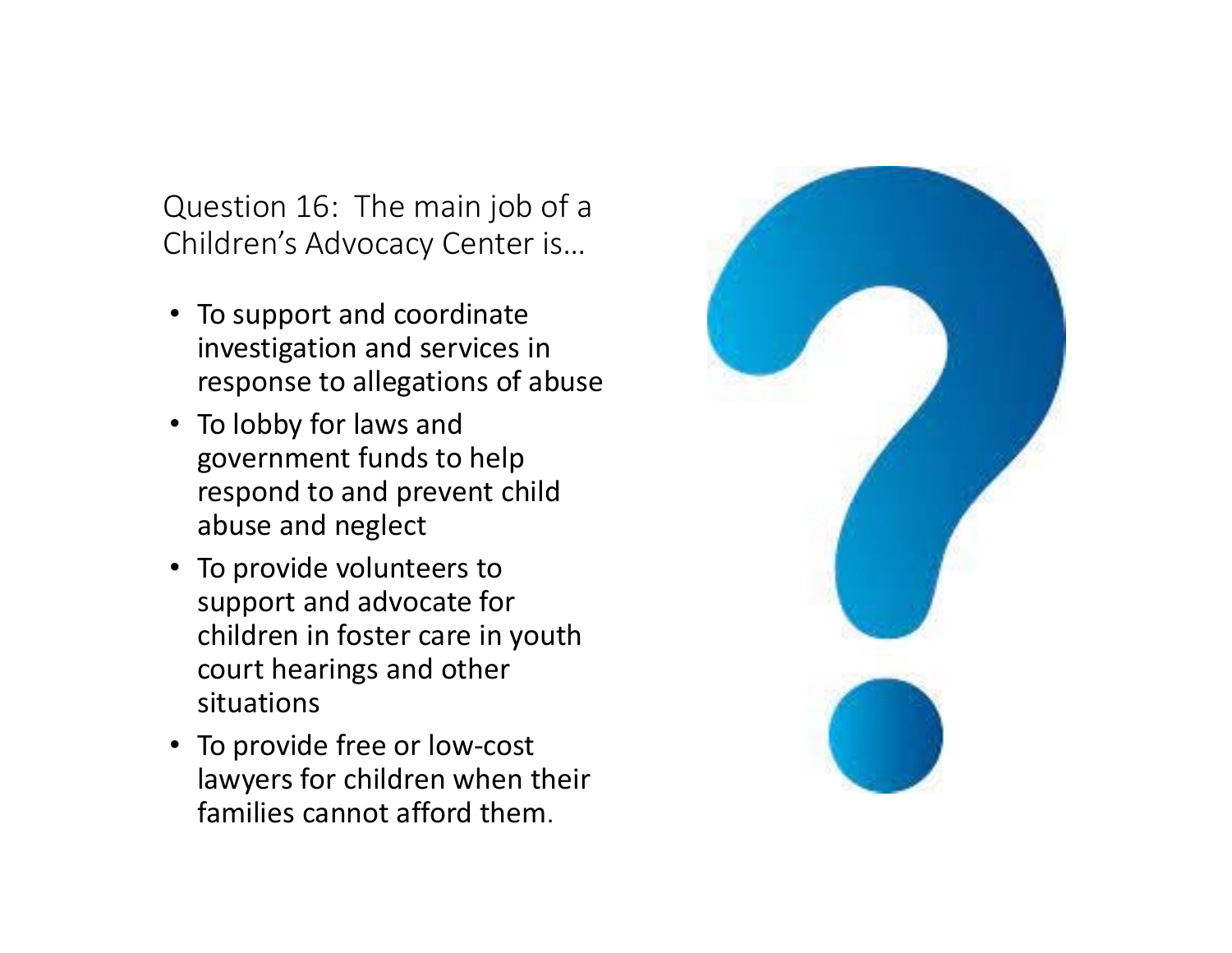#### Question 16: The main job of a Children's Advocacy Center is…

**% correct**



CAST certificates and minors

d) To provide free or low‐cost lawyers for children when their families cannot afford them.

situations

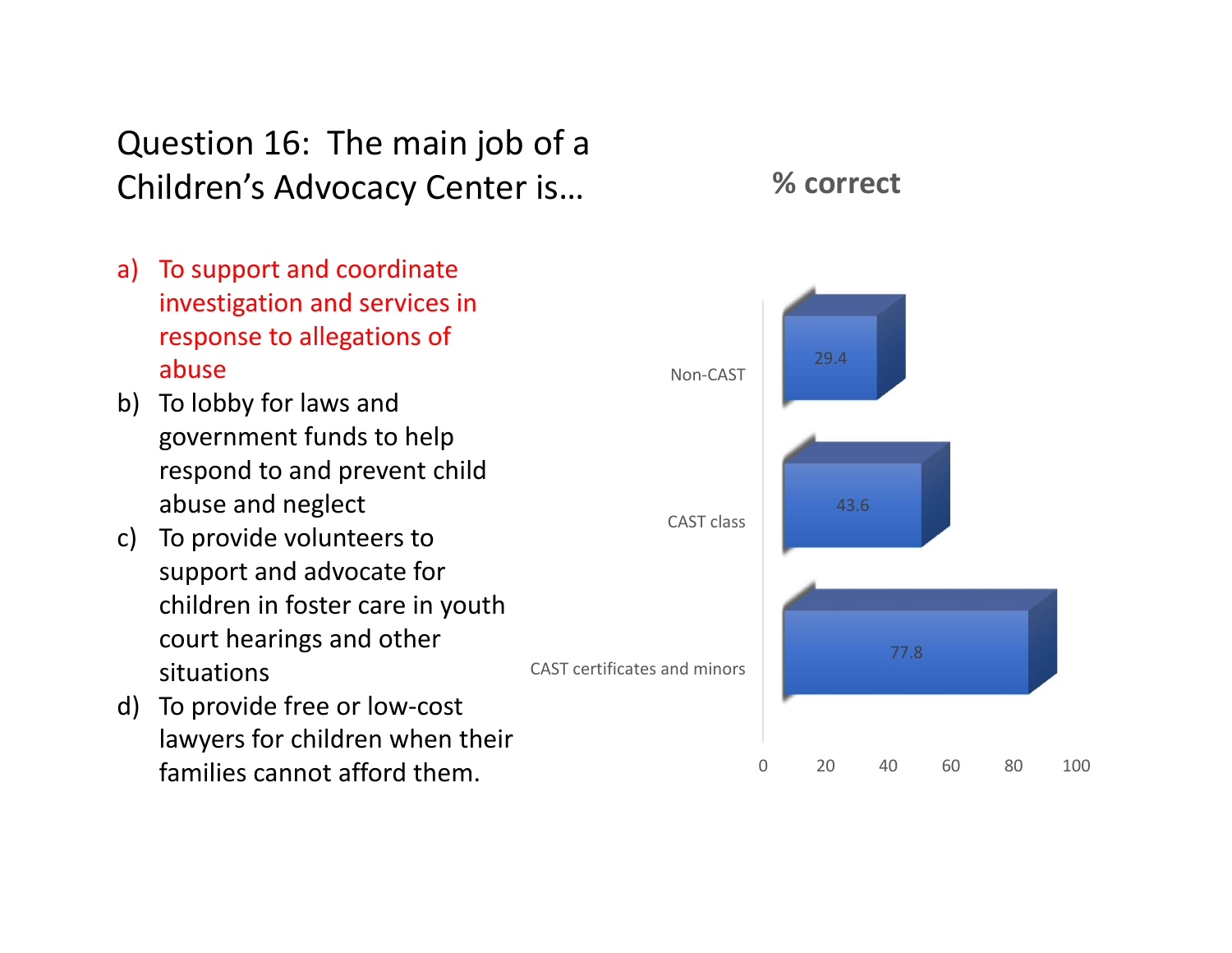Question 13: Who in Mississippi must report to authorities when they have reasonable cause to suspect that a child is abused or neglected?

- a) Medical, school and law enforcement
- b) A wide range of professionals who have professional contact with children
- c) Medical, school, law enforcement and mental health professionals
- d) Everyone

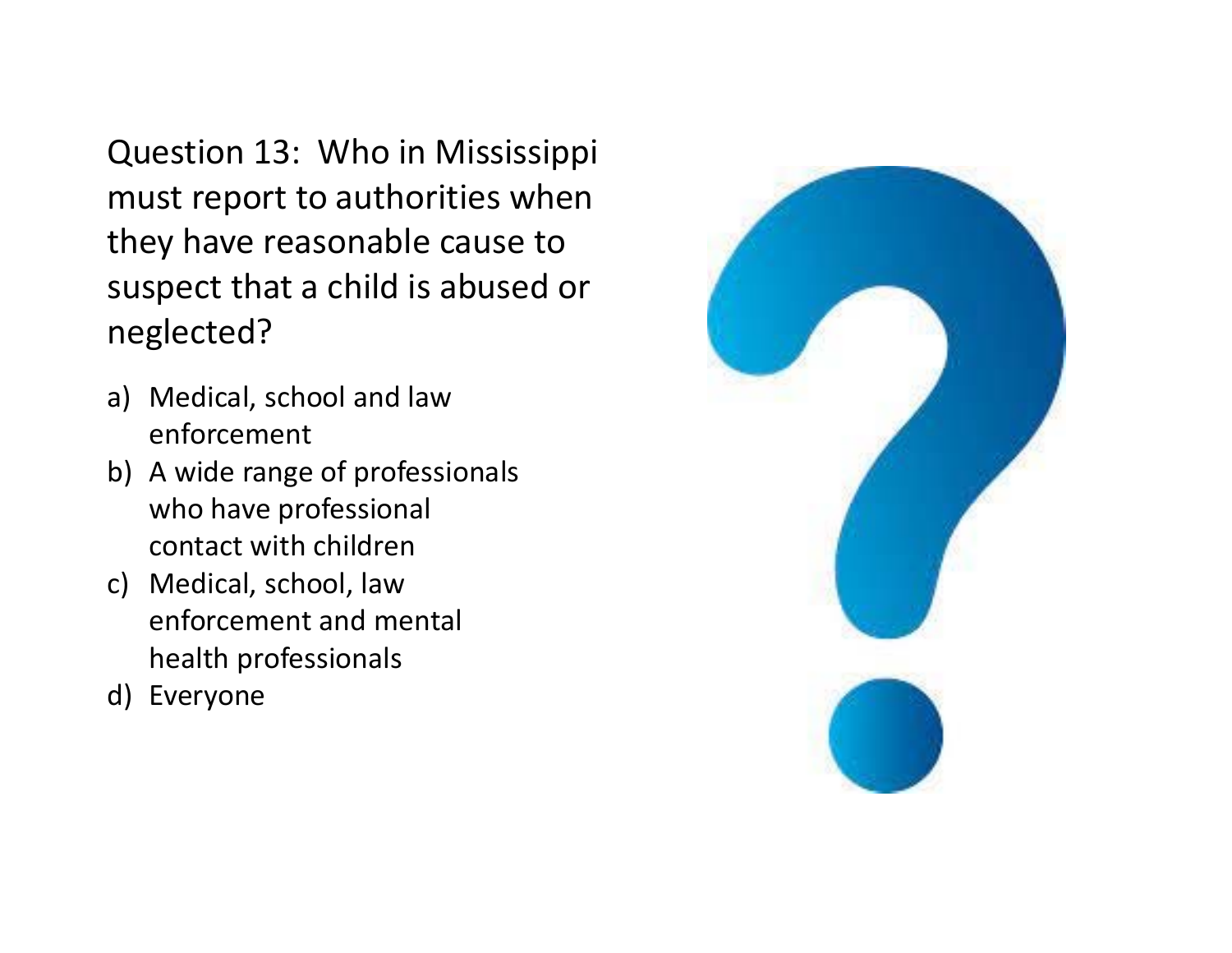Question 13: Who in Mississippi must report to authorities when they have reasonable cause to suspect that a child is abused or neglected?

- a) Medical, school and law enforcement
- b) A wide range of professionals who have professional contact with children
- c) Medical, school, law enforcement and mental health professionals
- d) Everyone



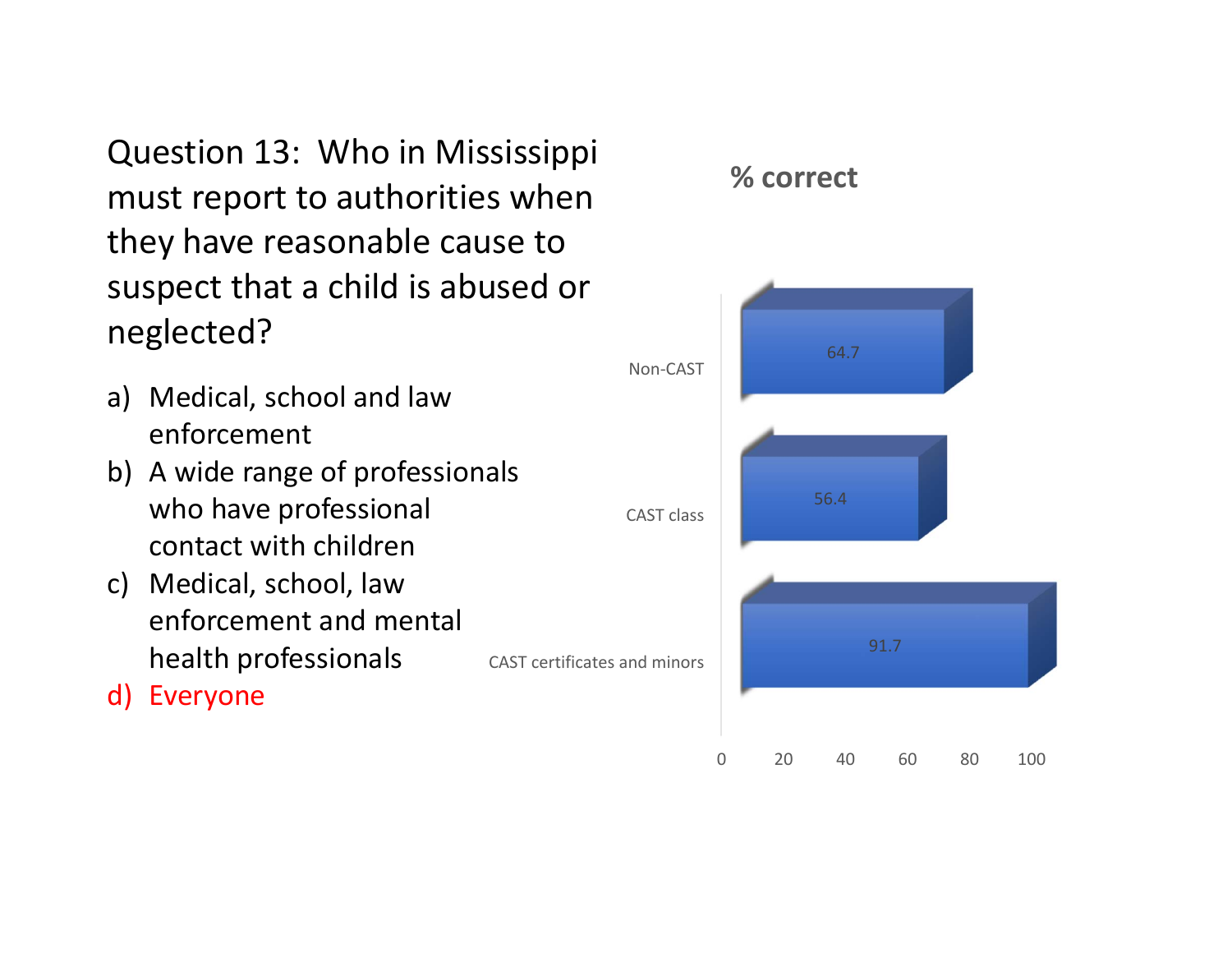## Is there room for improvement on child protection knowledge for CAST students?

An Example:



non-CAST ■ CAST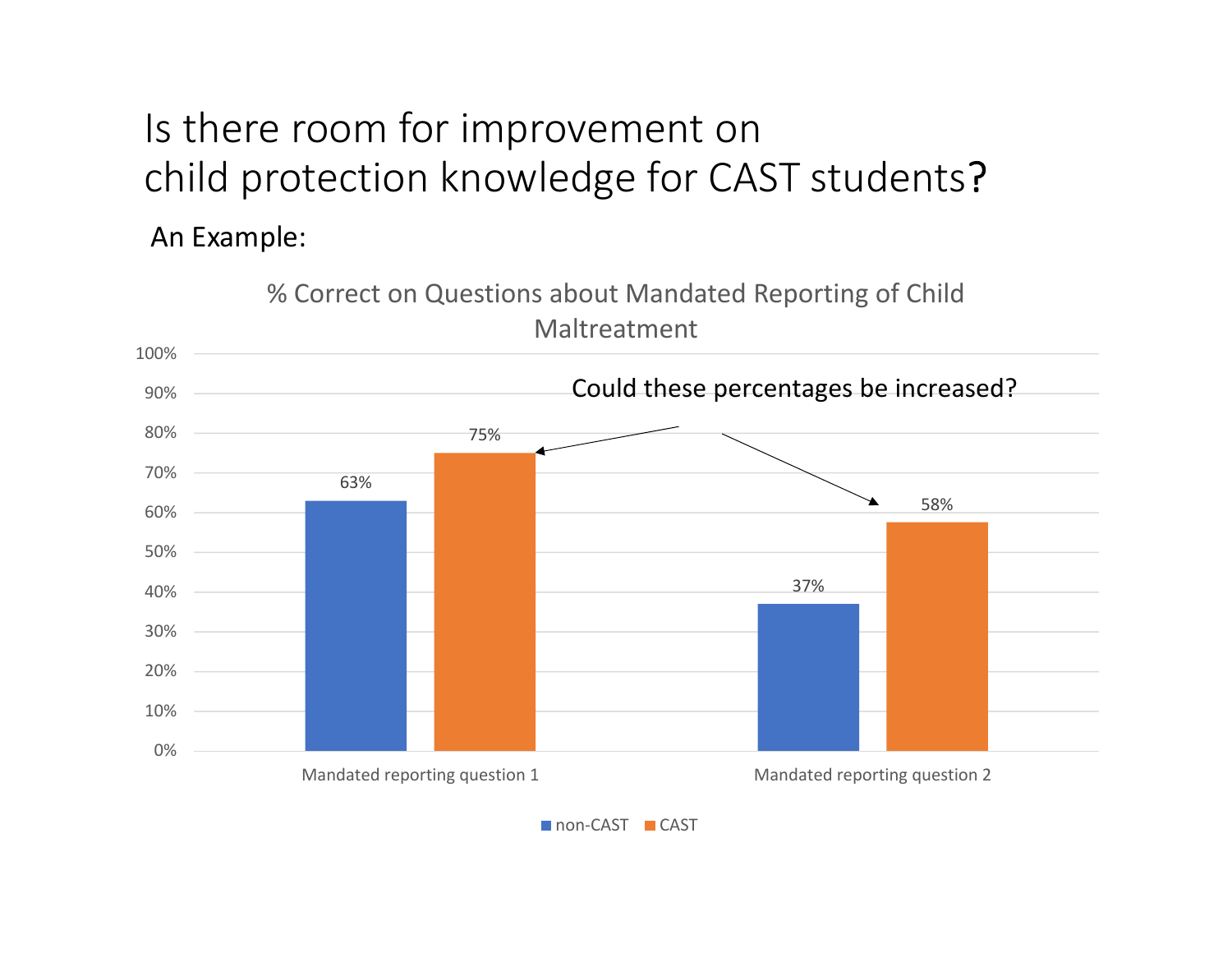CAST students knew more of the organizations likely to be involved in a child sexual abuse investigation (7 possible correct answers)

Comparison of CAST and Non-CAST Students on Number of Organizations Correctly identified

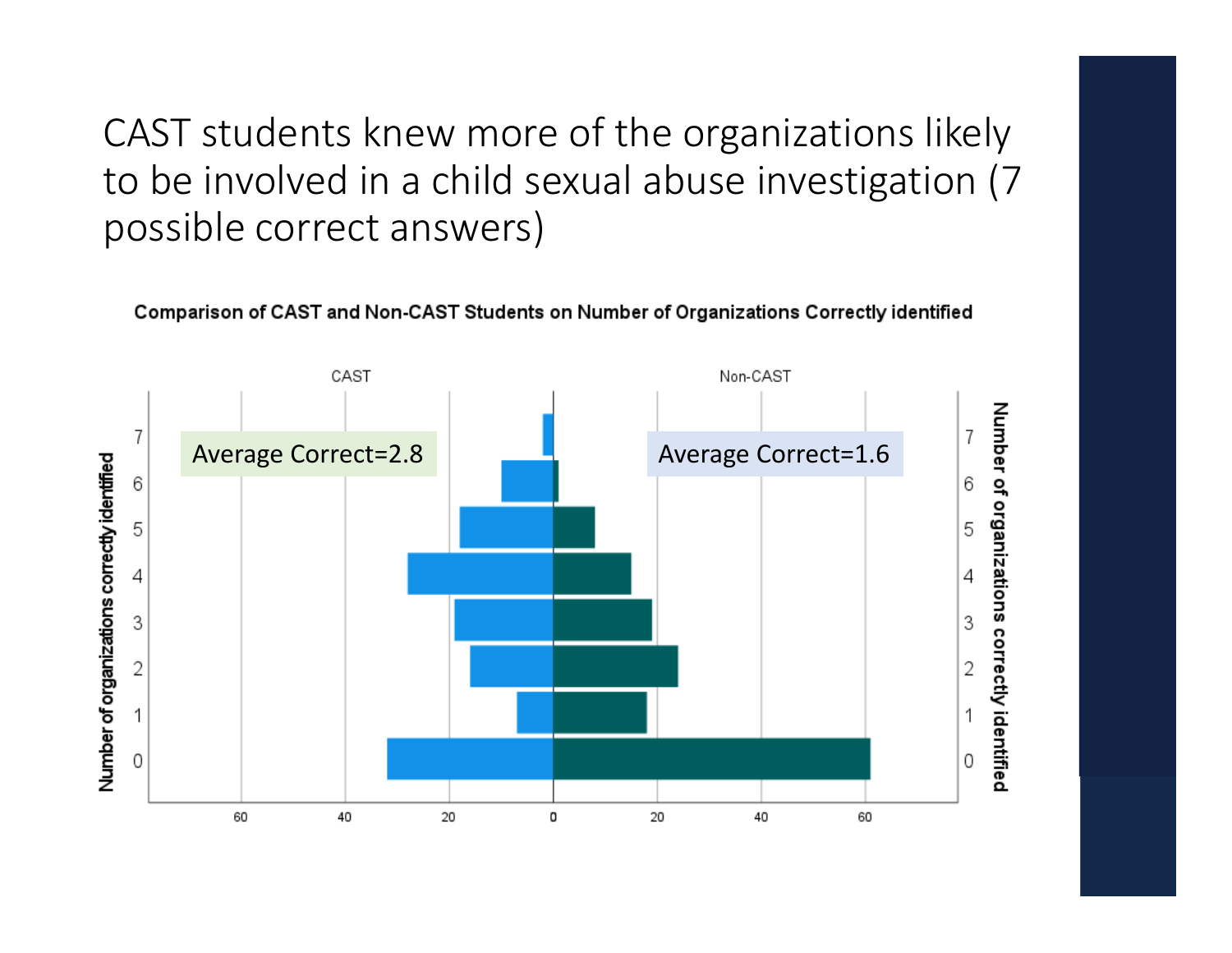### CAST students were significantly less likely to judge family behavior as maltreatment when there might be a better explanation

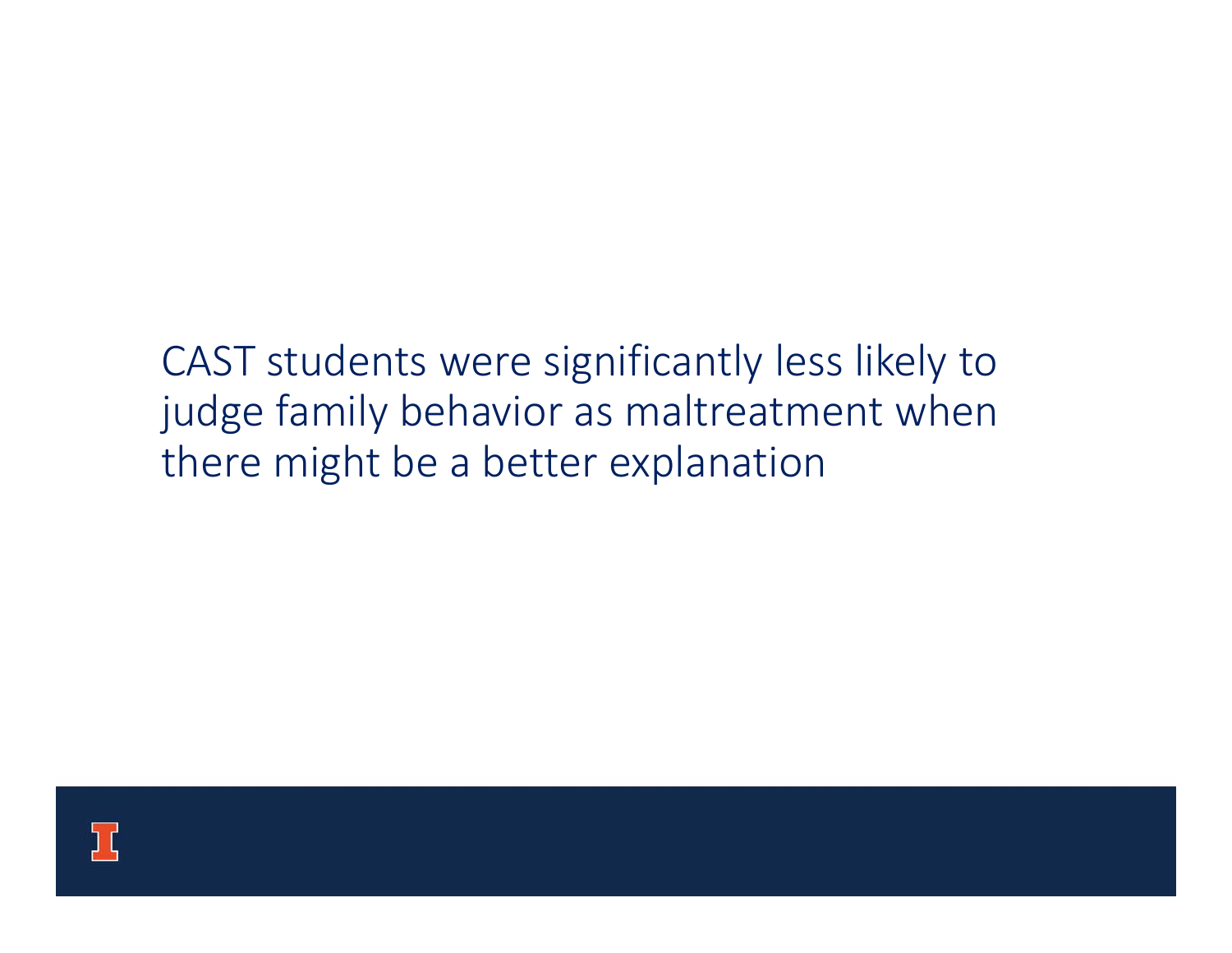Shaunte is a 13‐year‐old female. You notice multiple scratches on her shoulder. You inquire about the scratches on her arm. She reports she was having an argument with her mother, and as she turned to walk out of the room, her mother grabbed her by the shoulder and "accidentally" scratched her. Her mother apologetically recounted the same story.

From the information provided, how likely are you to suspect child maltreatment?

1 2 3 4 5 6 7

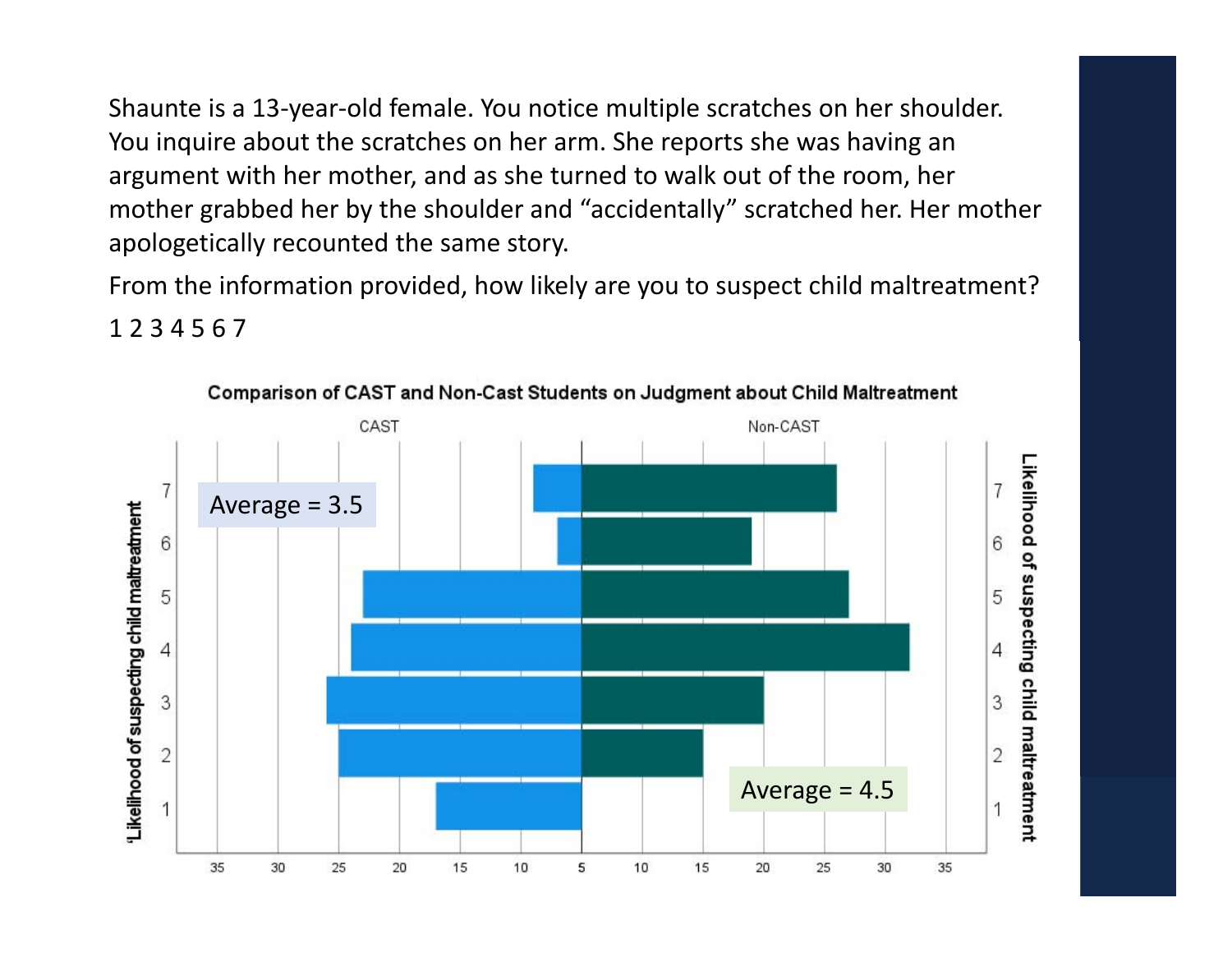A toddler you know comes from a culture in which parents often swaddle young children. You learn that the toddler was wrapped tightly in a blanket so that she could not move. The child was left on the bed in this fashion for 15 minutesFrom the information provided, how likely are you to suspect child maltreatment? 1 2 3 4 5 6 7



Comparison of CAST and Non-CAST Students on Judgment about Child Maltreatment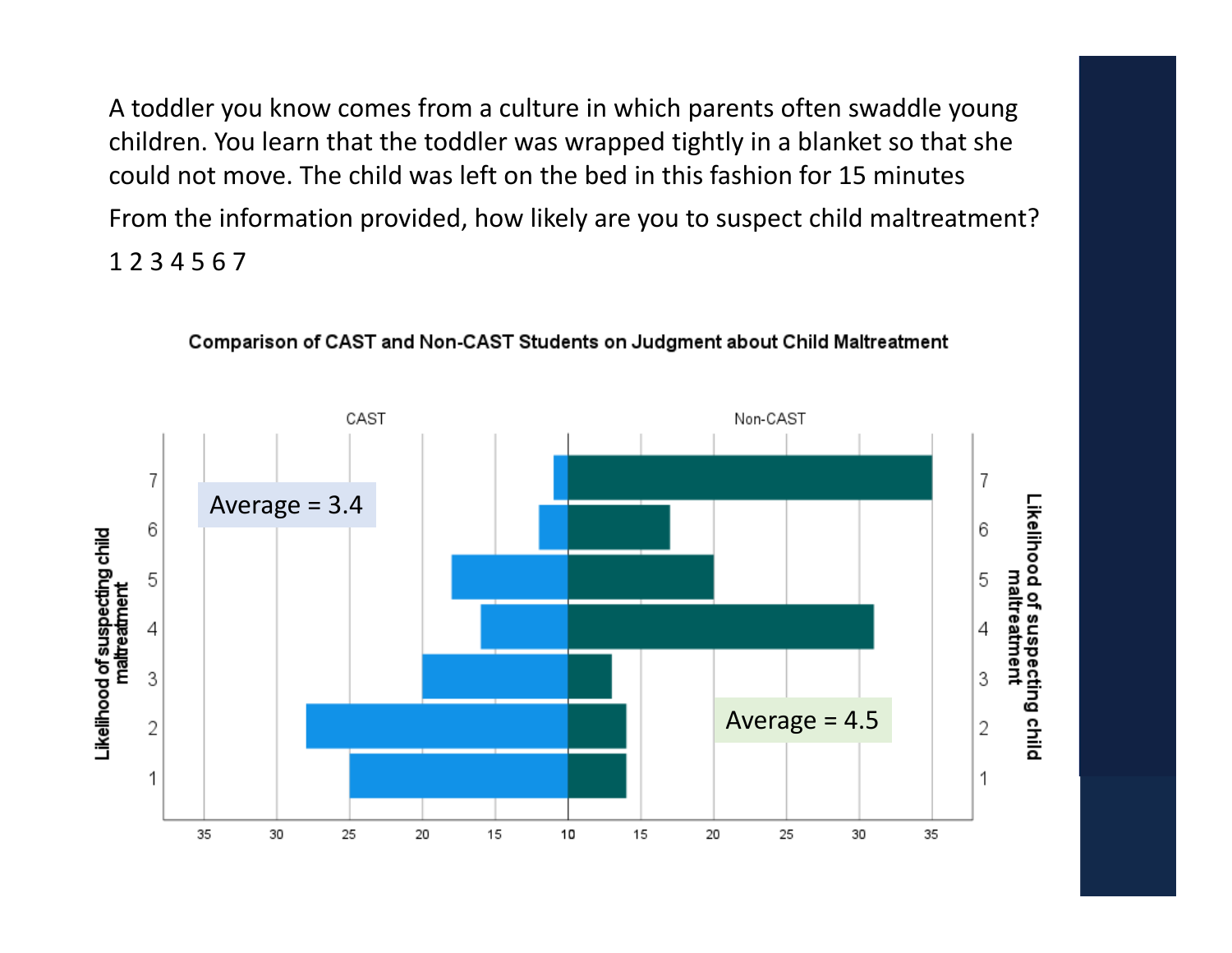### Students in CAST certificate and minor programs had the best outcomes



#### **Average Child Protection Knowledge**

#### **Average Number of Organizations in a Sexual Abuse Investigation Correctly**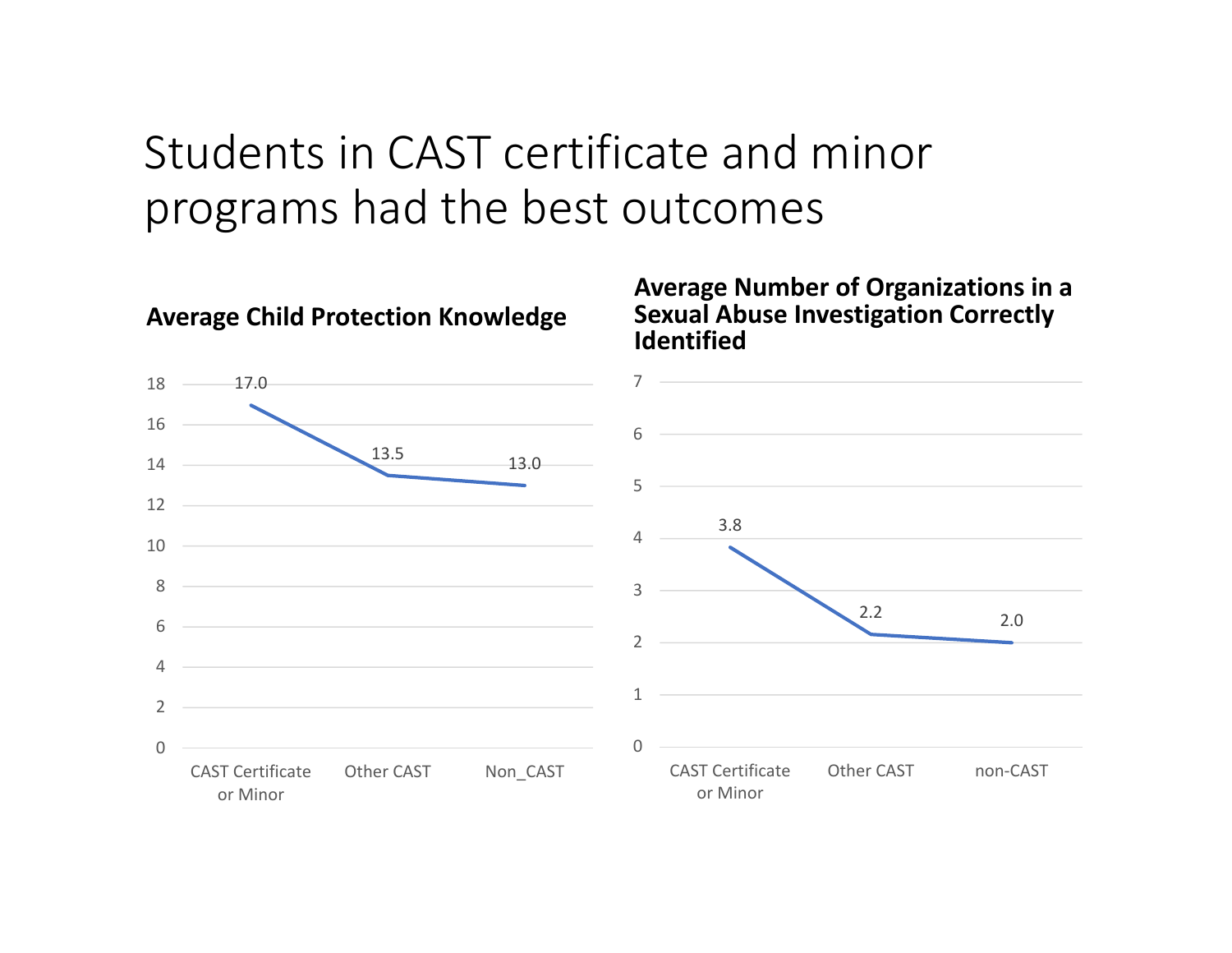### CAST certificate/minor students showed noticeable improvement during the semester (despite COVID)

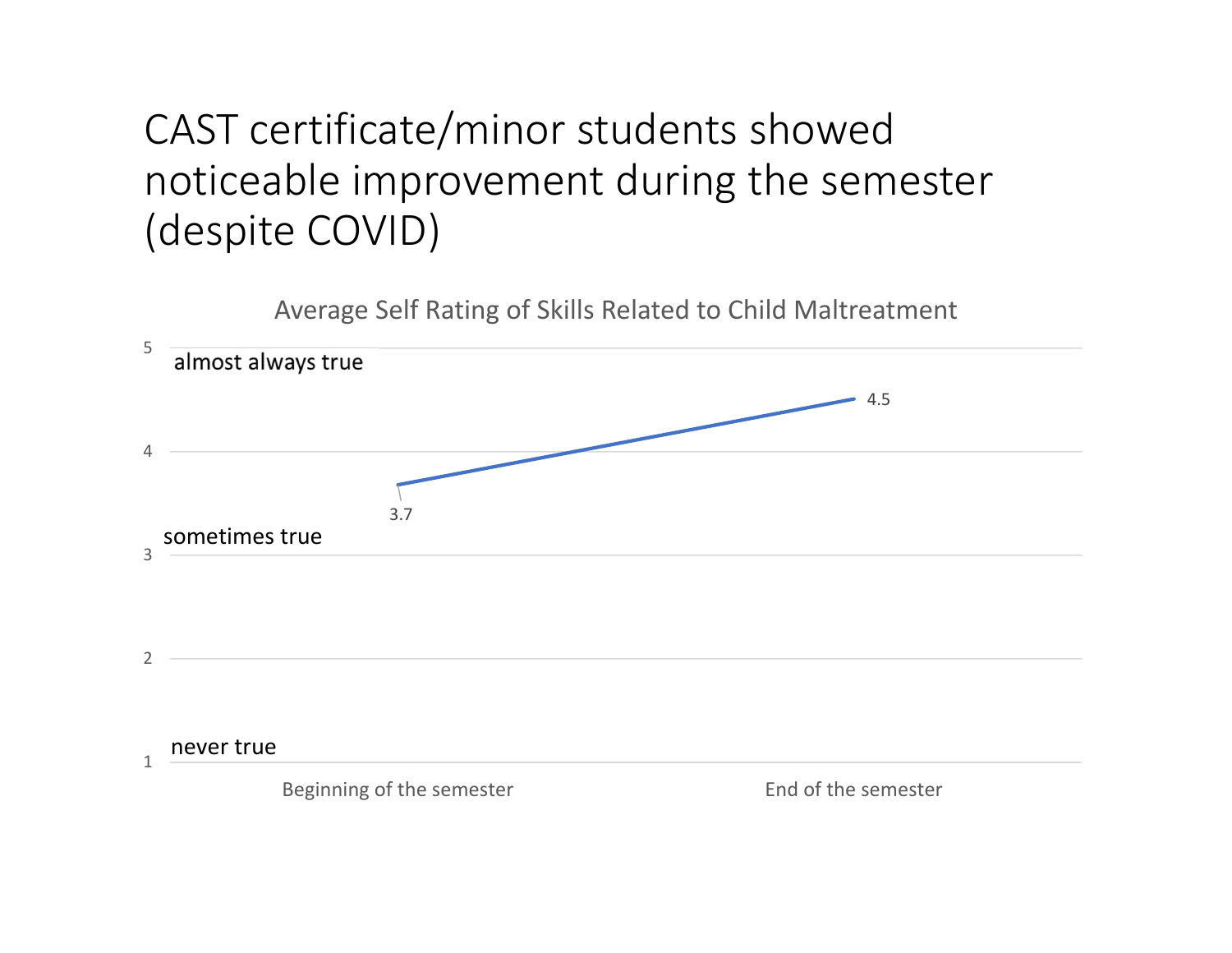#### CAST certificate/minor students' judgment improved

Shaunte is a 13‐year‐old female. You notice multiple scratches on her shoulder. You inquire about the scratches on her arm. She reports she was having an argument with her mother, and as she turned to walk out of the room, her mother grabbed her by the shoulder and "accidentally" scratched her. Her mother apologetically recounted the same story.

From the information provided, how likely are you to suspect child maltreatment? 1 2 3 4 5 6 7

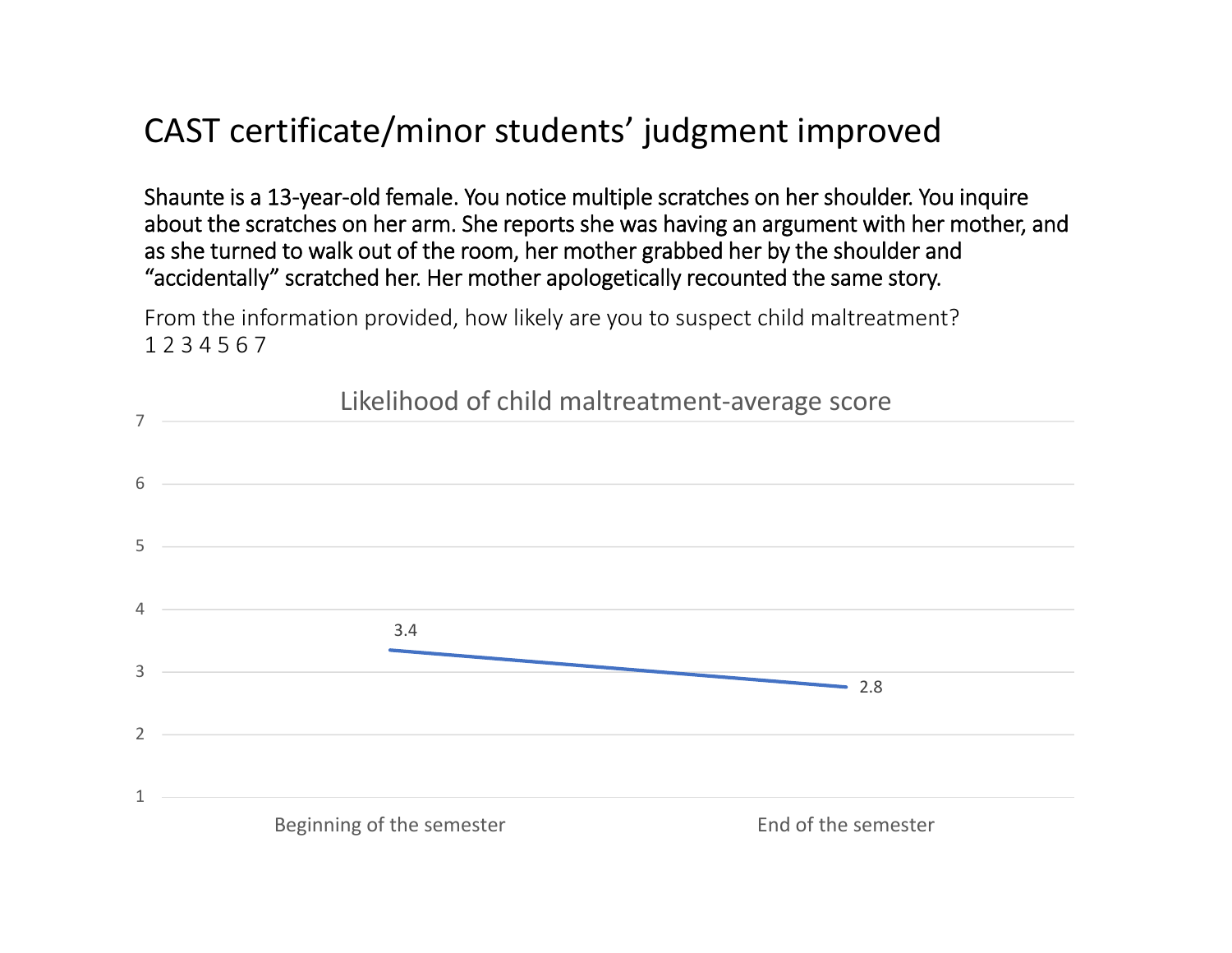#### CAST students pre‐scores were better than non‐CAST post‐scores

**Average Child Protection Knowledge (4 year schools)**

**Vignette asking likelihood of toddler swaddling being child abuse: 1: least likely to 7: most likely**



CAST students knew more than non‐CAST students even before they took the CAST course. Part of the CAST effect may be to attract students who already know more about child maltreatment than other students.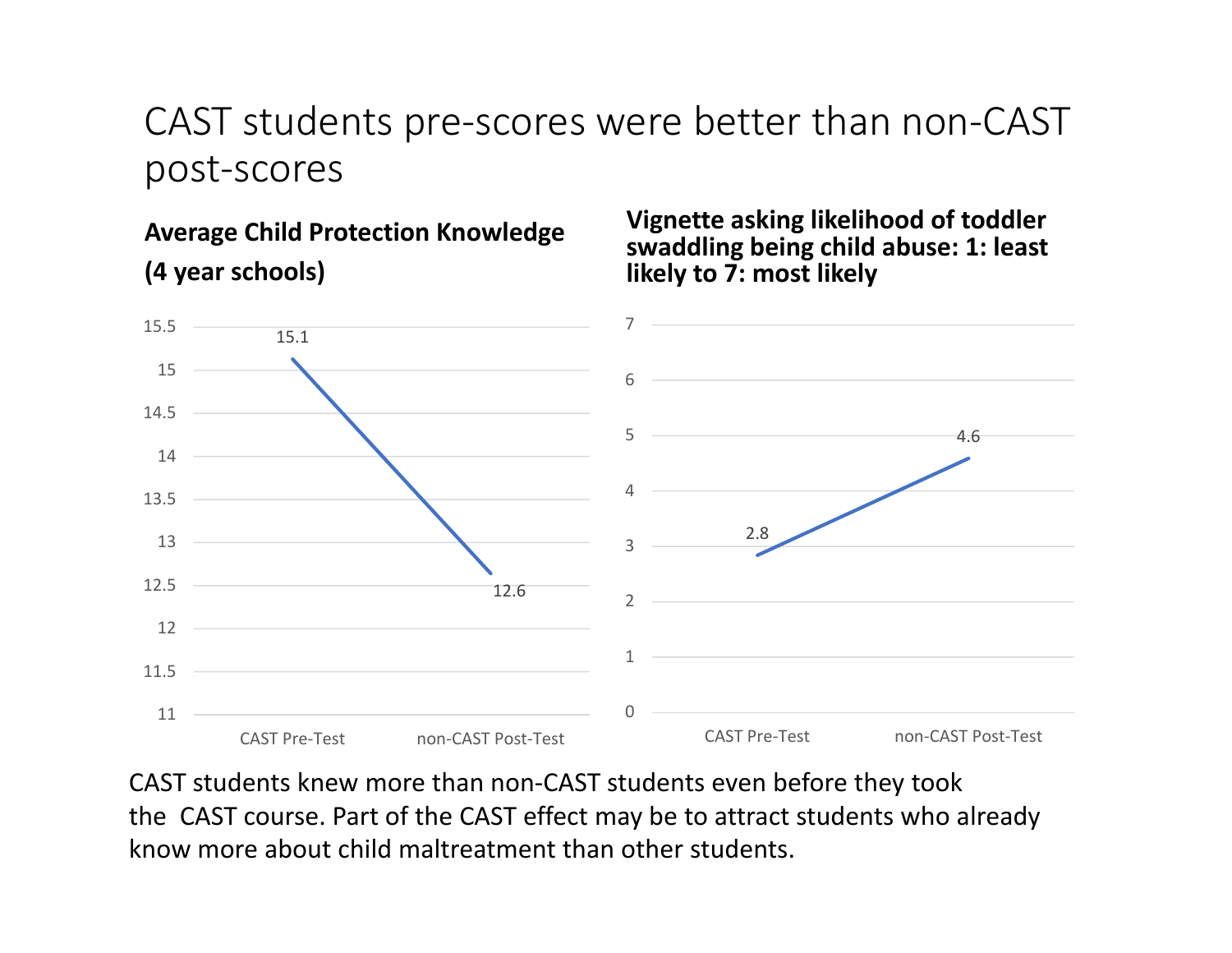### What Are Mississippi results from Project FORECAST?

ב'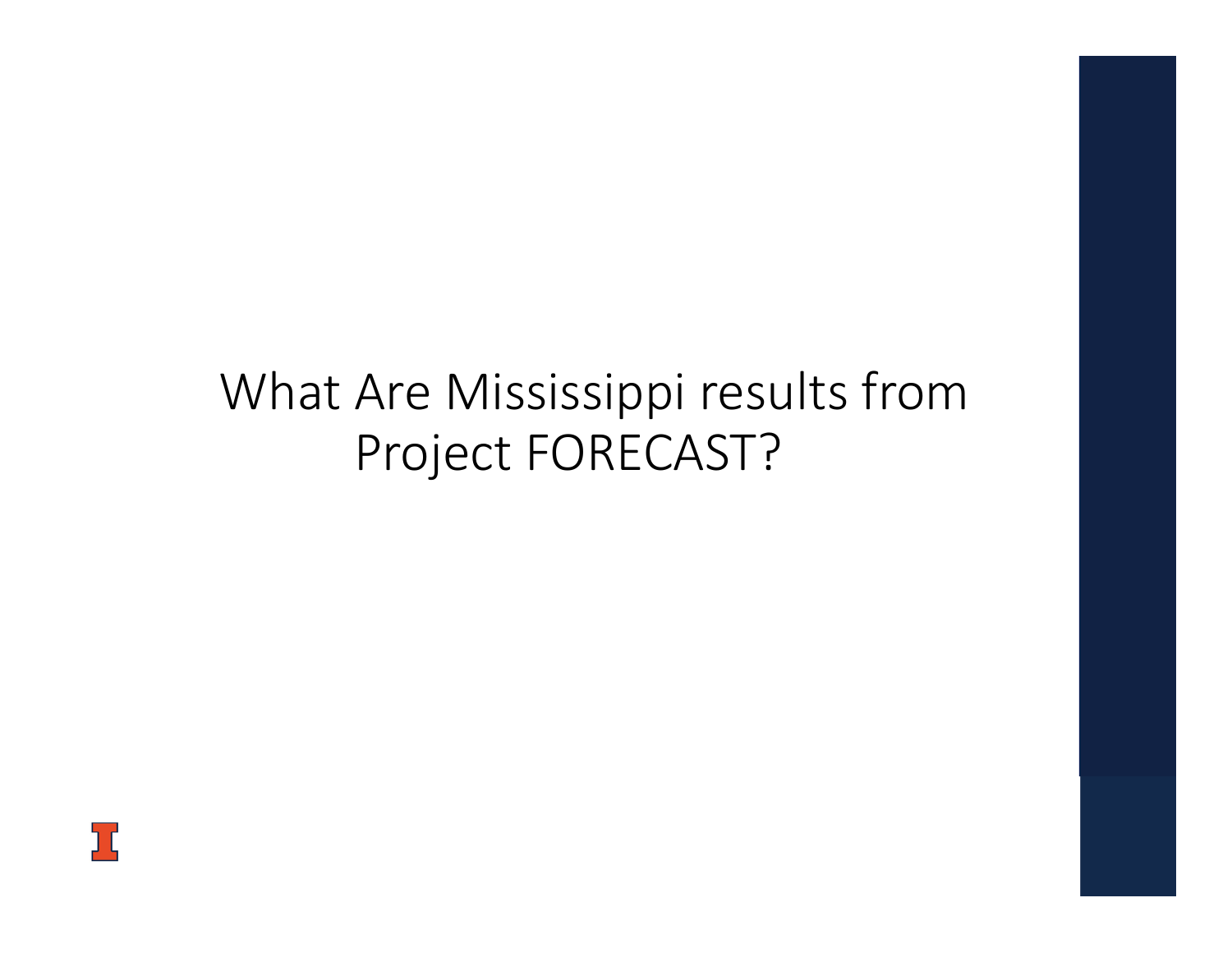## Mississippi results from Project FORECAST

- •Project FORECAST implemented simulations in schools across the country
- •Mississippi CAST schools were the most frequent participants in Project FORECAST
- •Dr. Joel Epstein of the University of Missouri at St. Louis collaborated with us to analyze Project FORECAST data for Mississippi
- •Data from 2017 to 2019, all pre‐COVID

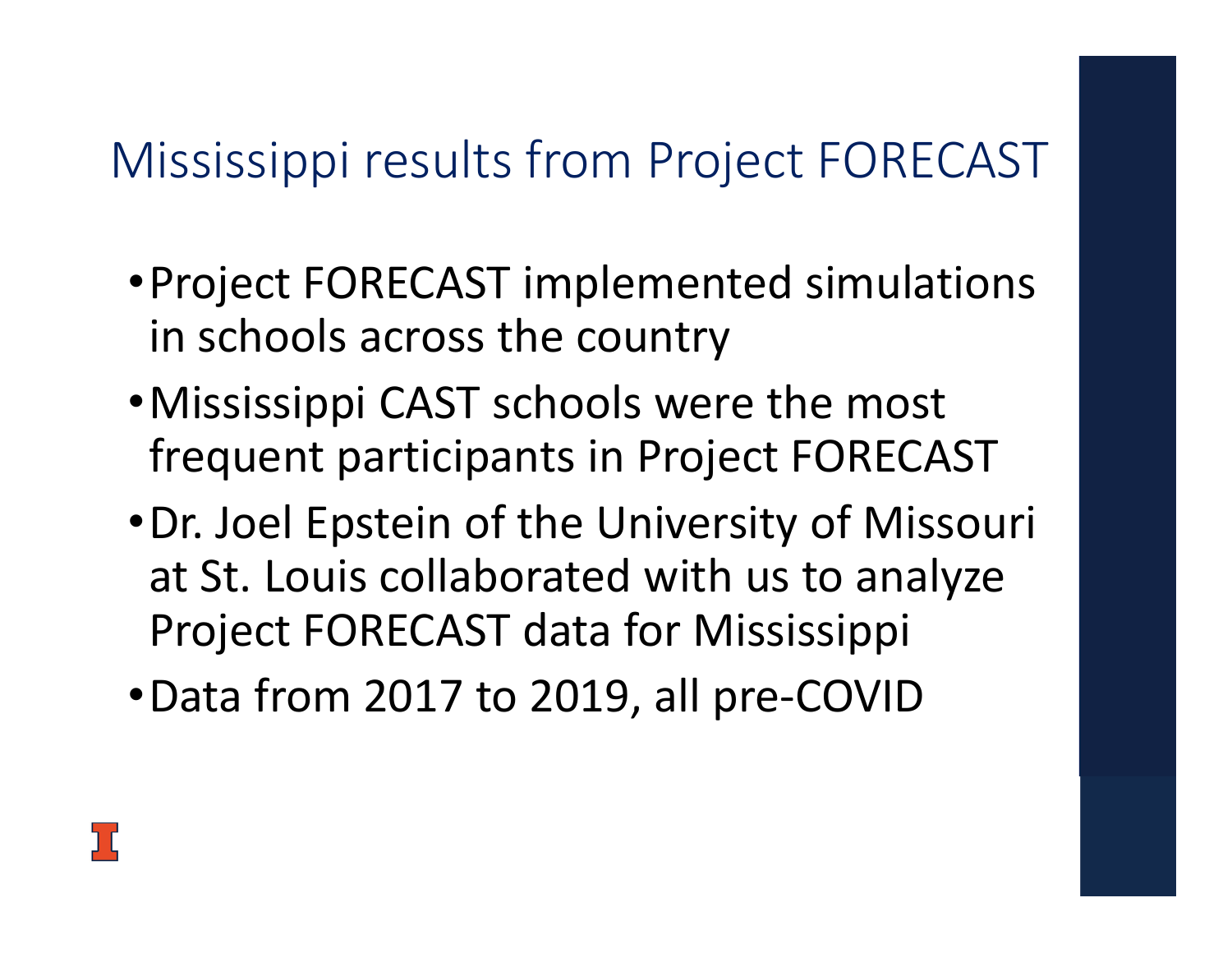### Mississippi students improved their capacity for trauma‐informed care after completing Project FORECAST simulations(from Dr. Joel Epstein)

Knowledge of Core Trauma Concepts (average)

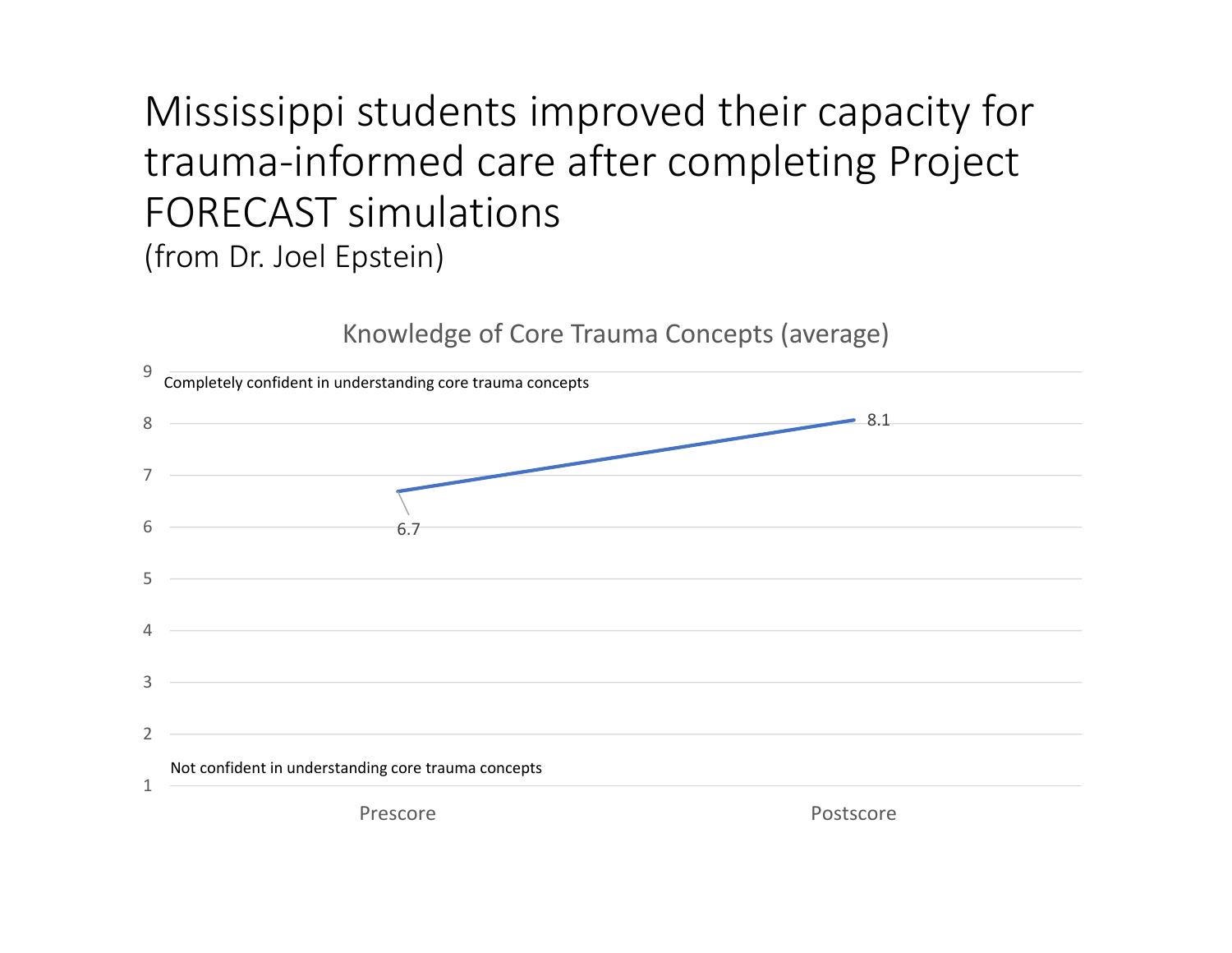Mississippi students reported improved capacity for trauma‐informed care after completing Project FORECAST simulations (cont.) (from Dr. Joel Epstein)

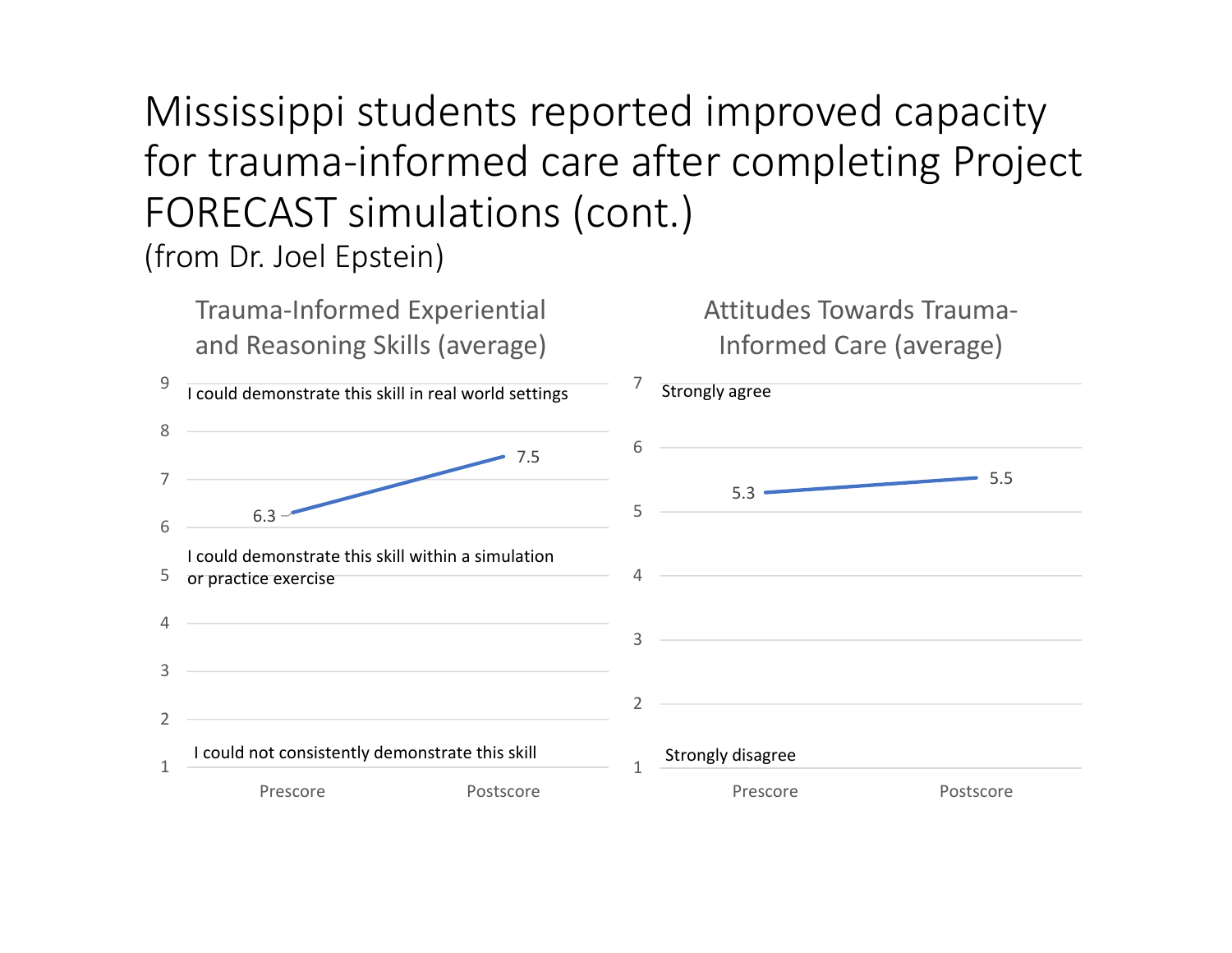# Results Support the Value of CAST

- Mississippi CAST students show evidence of having knowledge and skills that could help them be more prepared to function effectively in child‐serving careers
- •Mississippi CAST initiative is a promising program that deserves to be maintained and expanded
- Positive results in multiple schools of different types, support a broad approach to CAST education that includes both two‐year and four‐year institutions